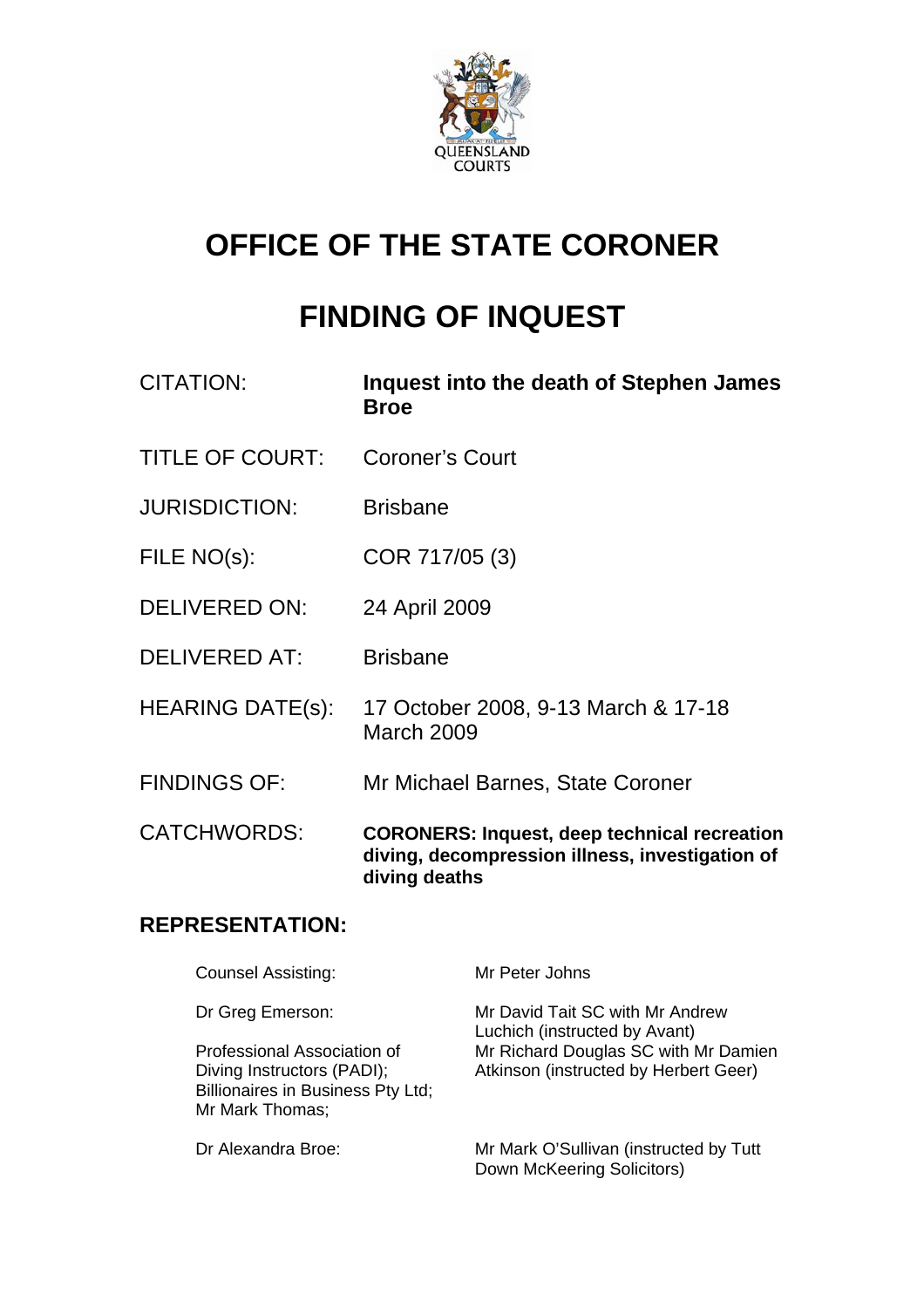# **Table of contents**

| Conclusion as to adequacy of the diving examination  10 |  |
|---------------------------------------------------------|--|
|                                                         |  |
|                                                         |  |
|                                                         |  |
|                                                         |  |
|                                                         |  |
|                                                         |  |
|                                                         |  |
|                                                         |  |
|                                                         |  |
|                                                         |  |
|                                                         |  |
|                                                         |  |
|                                                         |  |
|                                                         |  |
|                                                         |  |
|                                                         |  |
|                                                         |  |
|                                                         |  |
|                                                         |  |
|                                                         |  |
|                                                         |  |
|                                                         |  |
|                                                         |  |
|                                                         |  |
|                                                         |  |
|                                                         |  |
|                                                         |  |
|                                                         |  |
|                                                         |  |
|                                                         |  |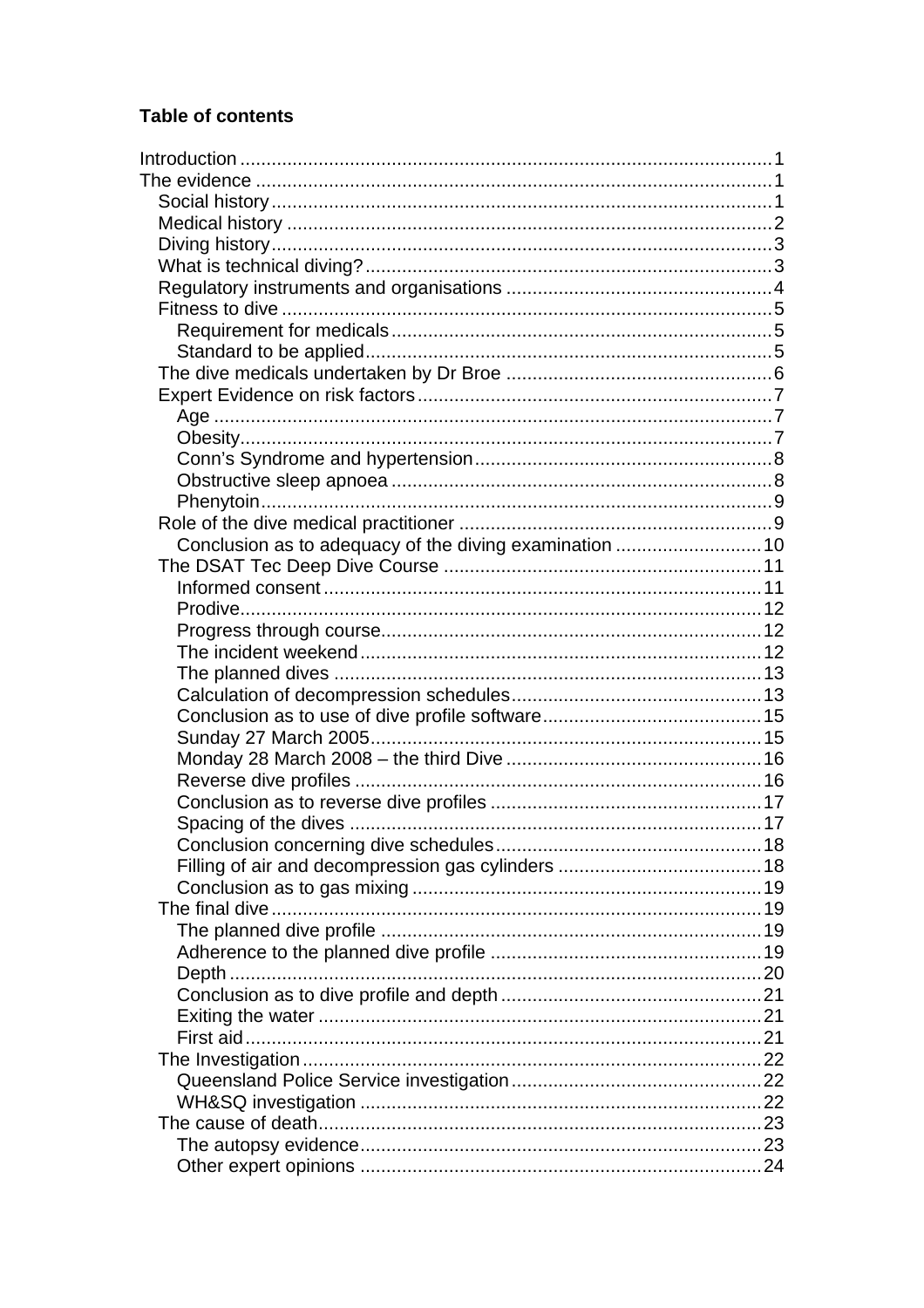|                                                                   | 25  |
|-------------------------------------------------------------------|-----|
|                                                                   | 25  |
|                                                                   | 26  |
|                                                                   | 26  |
|                                                                   | 26  |
|                                                                   | 26  |
|                                                                   | 26  |
|                                                                   | 26  |
|                                                                   | 26  |
|                                                                   |     |
|                                                                   |     |
|                                                                   |     |
| Recommendation 2 – Protocol for CT scanning of deceased divers 27 |     |
|                                                                   | 27  |
| Recommendation 3 – Review of industry code of practice            | .28 |
|                                                                   | 28  |
| Recommendation 4 – Review of dive medical forms and guidelines    | 28  |
|                                                                   | 28  |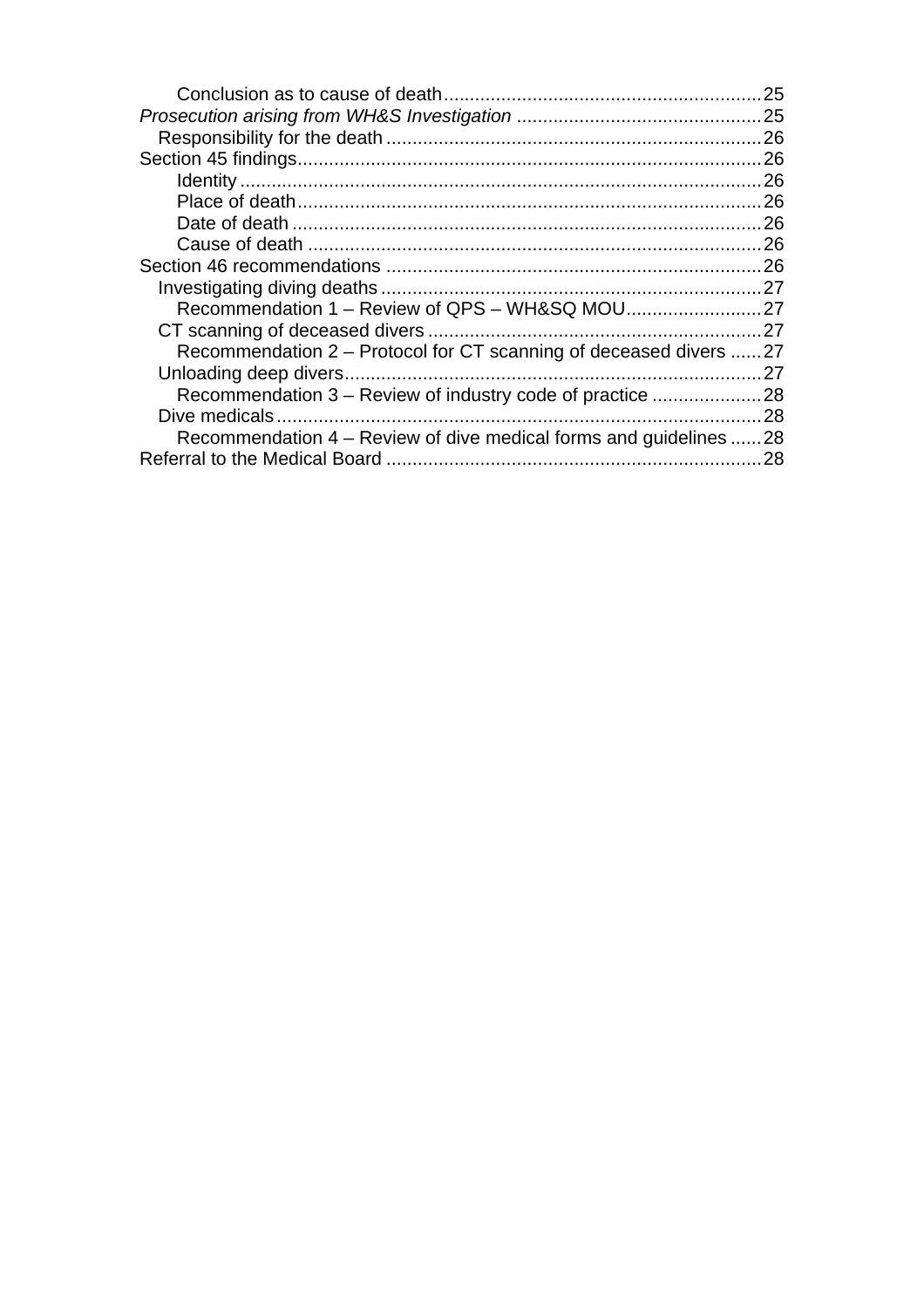<span id="page-3-0"></span>The *Coroners Act 2003* provides in s 45 that when an inquest is held, the coroner's written findings must be given to the family of the person who died, each of the persons or organisations granted leave to appear at the inquest and to various specified officials with responsibility for the justice system or other agencies with responsibility for the areas of administration referred to in any comments or recommendations. These are my findings in relation to the death of Stephen James Broe. They will be distributed in accordance with the requirements of the Act and posted on the web site of the Office of the State Coroner.

# **Introduction**

Dr Stephen Broe was a highly accomplished medical doctor who had a passion for SCUBA diving. On 28 April 2005, shortly after midday, he emerged from the ocean a few kilometres north of Moreton Island and climbed onto a charter boat. He had just completed the final dive in a technical deep diving course he had been undertaking over the preceding couple of months. He almost immediately complained of burning pain in his chest and severe shortness of breath. Despite assistance from people on the boat, Dr Broe lapsed into unconsciousness and died a few minutes later.

These findings:

- confirm the identify of the deceased man and the time and place of his death;
- determine the medical cause of his death;
- consider whether Dr Broe was appropriately certified fit to undertake the diving course that led to his death;
- consider whether the two dives undertaken on the day of Dr Broe's death were undertaken in accordance with appropriate industry standards, including in particular whether;
	- o the sequence of dive depths;
	- o the time intervals between them; and
	- o the decompression stops planned and executed were within acceptable limits.
- consider whether changes to the manner in which Dr Broe's equipment was brought back onto the dive boat at the conclusion of the dive could improve public health and safety.
- examine how the gas mix in his NITROX cylinder came to be other than what was intended.

# **The evidence**

# *Social history*

Stephen James Broe was born in Brisbane on 15 March 1960 as the fifth child of Mary and Matt Broe. He grew up in Rocklea and Moorooka and attended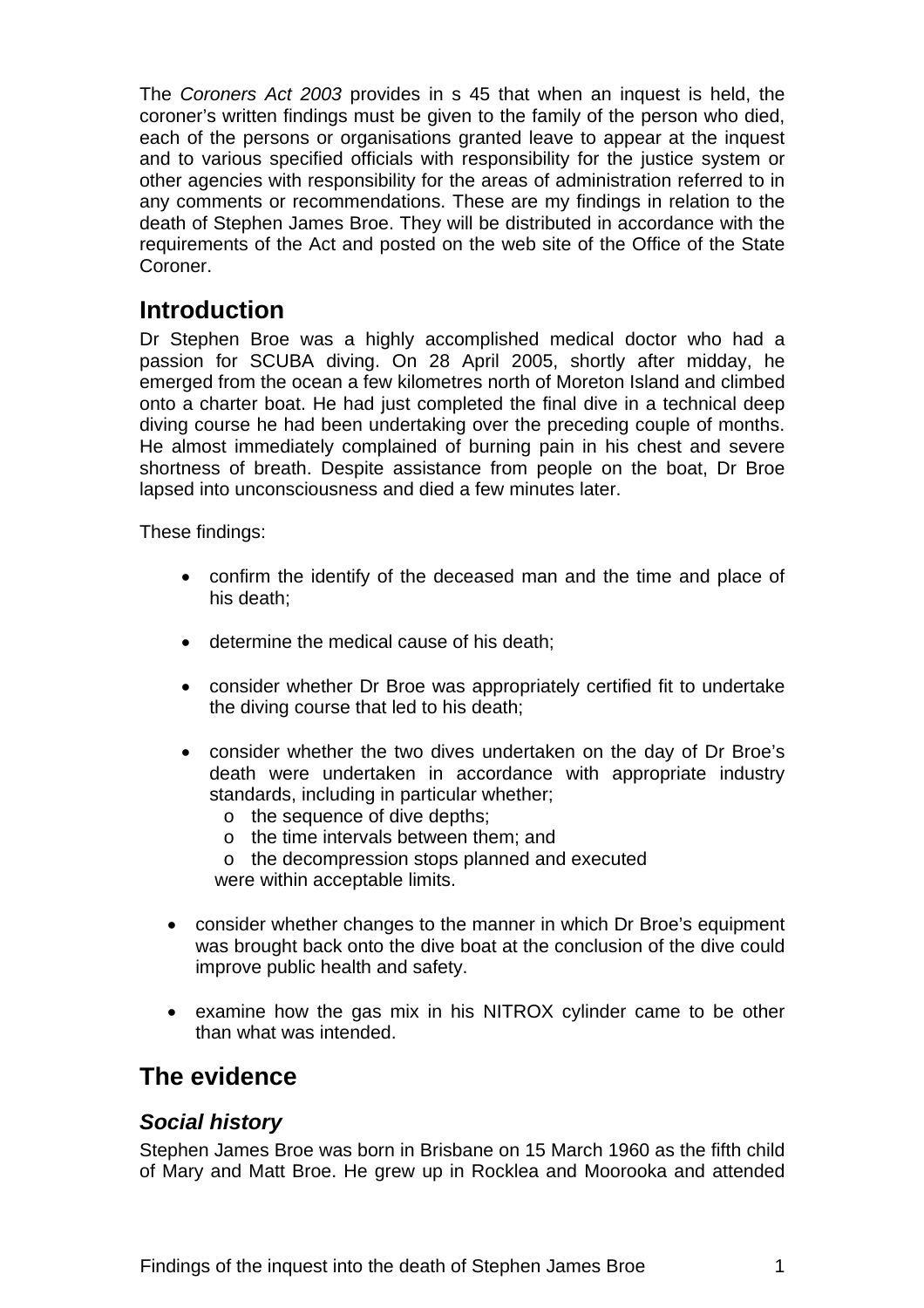<span id="page-4-0"></span>Villanova College before going on to study medicine at the University of Queensland. In 1978 he met his future wife, Alex, also a medical student. After graduating in 1983, he started work at the Royal Brisbane Hospital and decided early to pursue a specialty in Obstetrics and Gynaecology. Stephen and Alex married in March 1988.

In late 1992 the couple had their first child, Jackson, and shortly after, the family relocated to the UK. Dr Broe secured employment at Poole Hospital in Dorset which enabled him to experience other methods of obstetric practice and extend his knowledge by training in a different system. He attained his English Obstetrics and Gynaecology qualifications and returned to Australia in 1994 before being admitted as a Fellow of the Royal Australian College of Obstetricians and Gynaecologists. In 1995 Alex gave birth to their second son, Michael.

In the following years, Dr Broe undertook further training at the Royal Women's Hospital and Mater Public Hospital. He remained a visiting specialist at the Mater Public for a number of years after attaining his Fellowship. He then set up a private practice, initially at Ballow Chambers on Wickham Terrace, and later at the Mater Private Medical Centre in South Brisbane.

He had many interests outside of medicine including photography, music and sport.

He was 45 years old when he died.

The court has had the benefit of an elegant and profound account of the impact of his death on Alex, Jackson and Michael. It is clear Dr Broe was an integral part of a close and loving family.

I offer the family my sincere condolence for their great loss.

#### *Medical history*

It is acknowledged by Dr Alex Broe that Dr Broe had an ongoing struggle with weight control. At the time of his death he had a body mass index of 34 and weighed approximately 120kg.

In 2000, he saw a cardiologist in relation to chest pains. Dr Alex Broe advises that after investigation these were not thought to be of cardiac origin. Rather, they were considered to be 'atypical' or non cardiac in nature and diminished with activity. No treatment was suggested.

In 2002, Dr Broe sought advice from Dr Dan McLaughlin, a neurologist in relation to persistent severe headaches. They were investigated and it was considered they were exercise induced. It was suggested he take a nonsteroidal anti-inflammatory drug such as Voltaren before strenuous exercise. Dr Alex Broe reports that he did not complain of headaches after taking Voltaren and the frequency of the headaches abated.

In August 2003 Dr Broe was noted to be hypertensive after completing a dive medical conducted by Dr Bob Long at the Wesley Hospital. He had some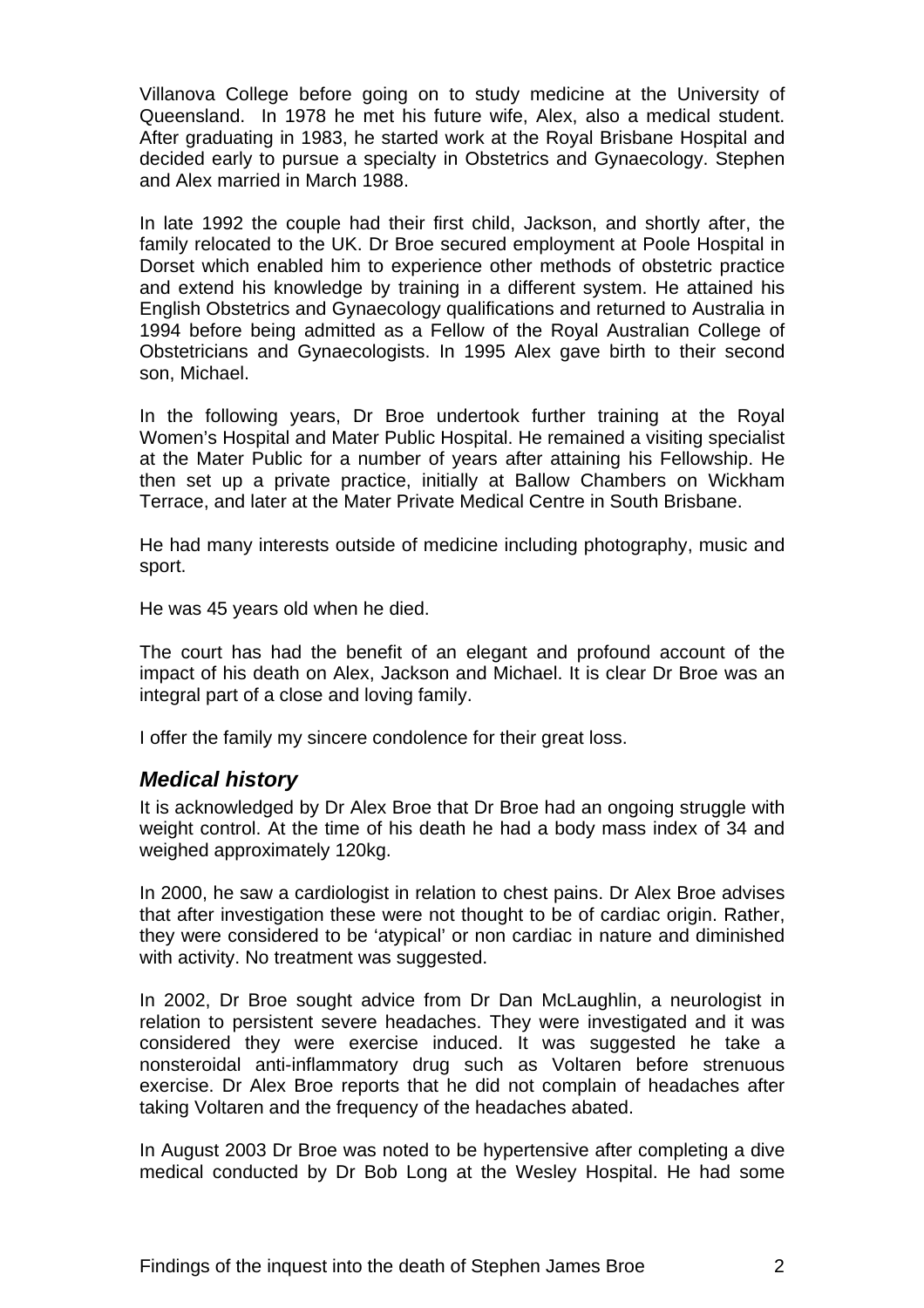<span id="page-5-0"></span>initial treatment and further testing in January 2004. In a letter dated 8 April 2004, Dr Michael Stowasser, who was then investigating Dr Broe's high blood pressure, noted the atypical chest pains 'persist' as at that date.

Initially no anti-hypertensive medication was prescribed with Dr Stowasser finding Dr Broe's blood pressure to be *'really not too bad'*. This changed in November 2004 when Dr Stowasser prescribed the medication Midamor after he diagnosed Dr Broe to be suffering from primary hyperaldosteronism or Conn's syndrome.

A sleep study performed on 8 October 2004 revealed Dr Broe suffered from severe obstructive sleep apnoea (OSA). In late 2004 he began using a CPAP machine. Although medical records suggest it worked well, Dr Broe was unable to use it with any degree of consistency (as is common). He explored the use of different masks in early 2005, but otherwise focussed on a reduction in weight in order to better manage the condition. There had been some modest success in regards to weight loss prior to his death.

Dr Broe also suffered from seasickness. It emerged subsequent to his death that he was taking the epilepsy medication Phenytoin to combat this.

# *Diving history*

Dr Broe was consistently described in the evidence as a passionate, competent and confident diver. His final dive was his 131<sup>st</sup>. He was clearly an enthusiastic student with a particular interest in his equipment and the scientific underpinnings of diving practice.

Dr Broe regularly enrolled for diving trips and courses run by Prodive; a retail diving franchise operating stores at Bulimba and Milton.

He was certified as a recreational scuba diver in 2003 and subsequently completed numerous other courses offered by Prodive. These included certification as an Open Water Diver, Wreck Diver, Deep Diver, Rescue Diver, Enriched Air Nitrox (Max 40% Oxygen) Diver, Equipment Specialist and SCUBA Air Fill Operator. These courses satisfied the skill pre-requisites for entry to the Technical Deep Diver Course which he was undertaking at the time of his death.

# *What is technical diving?*

The course Dr Broe was undertaking was designed by a U.S. firm, Diving Science and Technology (DSAT). It was designed for the Professional Association of Diving Instructors (PADI); to be distributed to and used by their accredited members and students. PADI is the world's largest diver training organisation and although based in the United States it is a global organisation.

Outside occupational or military environments, technical diving is relatively new, having become accessible to recreational divers in the early [1](#page-5-1)990's.<sup>1</sup>

<span id="page-5-1"></span> 1 DSAT Tec Deep Diver Manual p.2.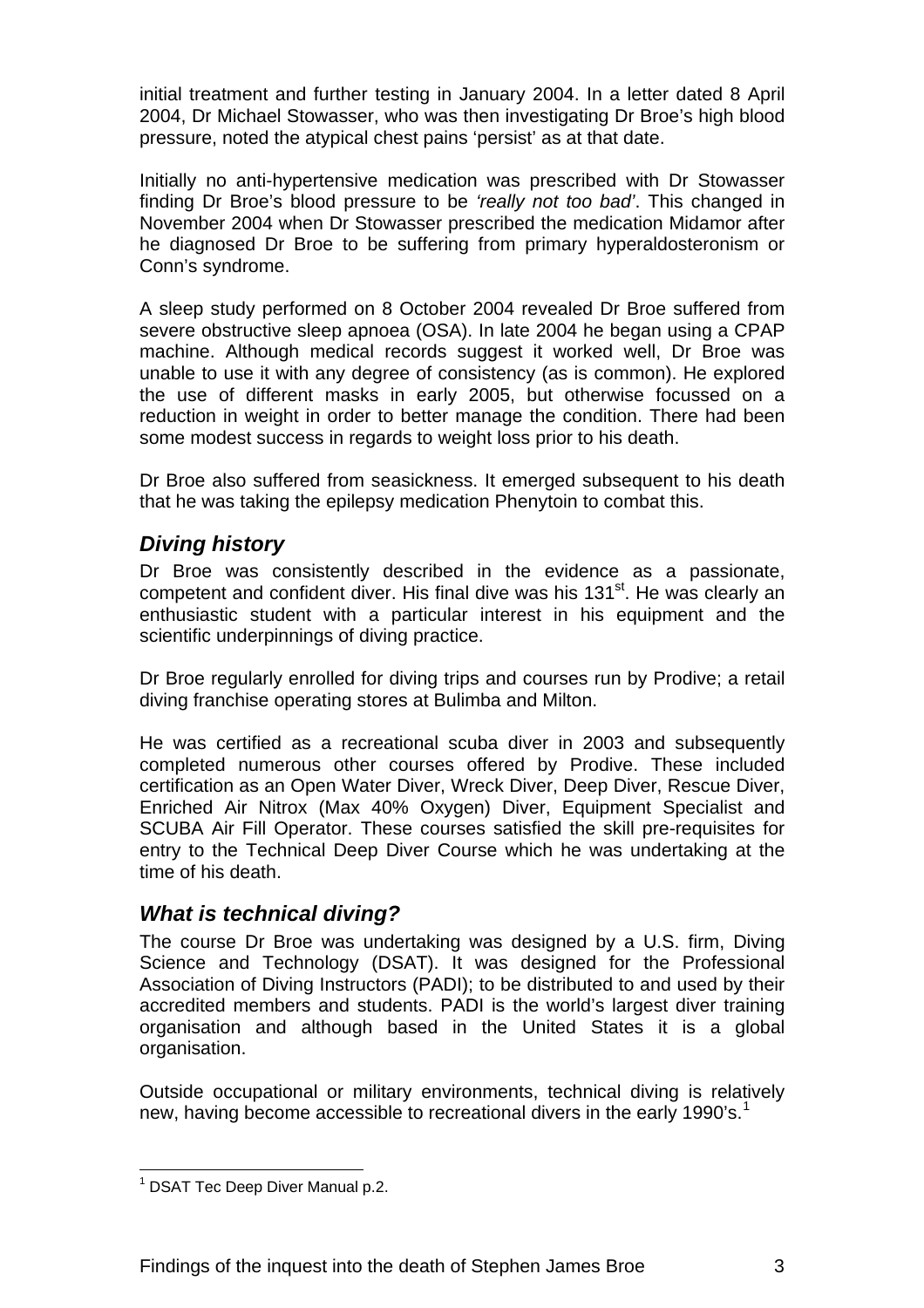<span id="page-6-0"></span>The Workplace Health and Safety Queensland (WH&SQ) Industry Code of Practice for Recreational Technical Diving provides the following definition:

*Underwater diving for recreation, other than in a swimming pool – using EANx or mixed gas; or that is decompression diving using compressed air or other gases.* 

Decompression diving is diving that requires a diver to make a planned stop during ascent to decompress. As will be seen, at the depths Dr Broe was diving, the ascent required a series of different stops. EANx is a mixture of nitrogen and oxygen where the oxygen content is higher than air. It is also referred to as nitrox. In the dives conducted by Dr Broe, the divers descended to their maximum depth breathing compressed air, and, for reasons outlined below, changed to higher concentration oxygen mixes (50% and then 100%) as they approached the surface.

The DSAT training manual distributed by PADI makes a distinction between technical diving and recreational diving that doesn't depend upon whether the diving is being done for payment or pleasure. Technical diving is defined by PADI as diving which takes divers 'beyond recreational diving limits'. It is further defined as, and includes one or more of the following:

- diving beyond 40 metres;
- required stage decompression;
- diving in an overhead environment beyond 40 linear metres;
- accelerated decompression; and/or
- the use of variable gas mixtures during the dive.

#### *Regulatory instruments and organisations*

At the time of Dr Broe's death, regulation of technical diving fell under Part 12 of the *Workplace Health and Safety Regulation 1997*. The regulation makes specific requirements for technical dive operators in relation to documentation such as the contents of a dive safety log that it mandates must be kept.<sup>[2](#page-6-1)</sup> It also imposes a requirement for operators to ensure at least one person on a technical diving operation is stationed as 'lookout and rescuer'.

The *Industry Code for Recreational Technical Diving* promulgated by WH&SQ is more comprehensive. It outlines a series of requirements relating to qualifications of instructors and those tasked with the mixing of compressed gas. It provides guidance on possible illnesses and dangers associated with decompression diving and recommends a series of controls to minimise risk and exposure to dangers.

A set of Australian and New Zealand standards deals with the more general area of occupational diving operations. The standards provide detailed guidance on safe diving practice and procedure in an occupational setting for depths of up to 50 metres. The standards also contain guidance and a specific form for the medical assessments of prospective divers.

<span id="page-6-1"></span>l  $2$  Contents of the dive safety log are to include, amongst other entries, the date and location of the dive, time in, time out, maximum depth, any incident or problem, the dive time and, if a repetitive dive, the surface interval time.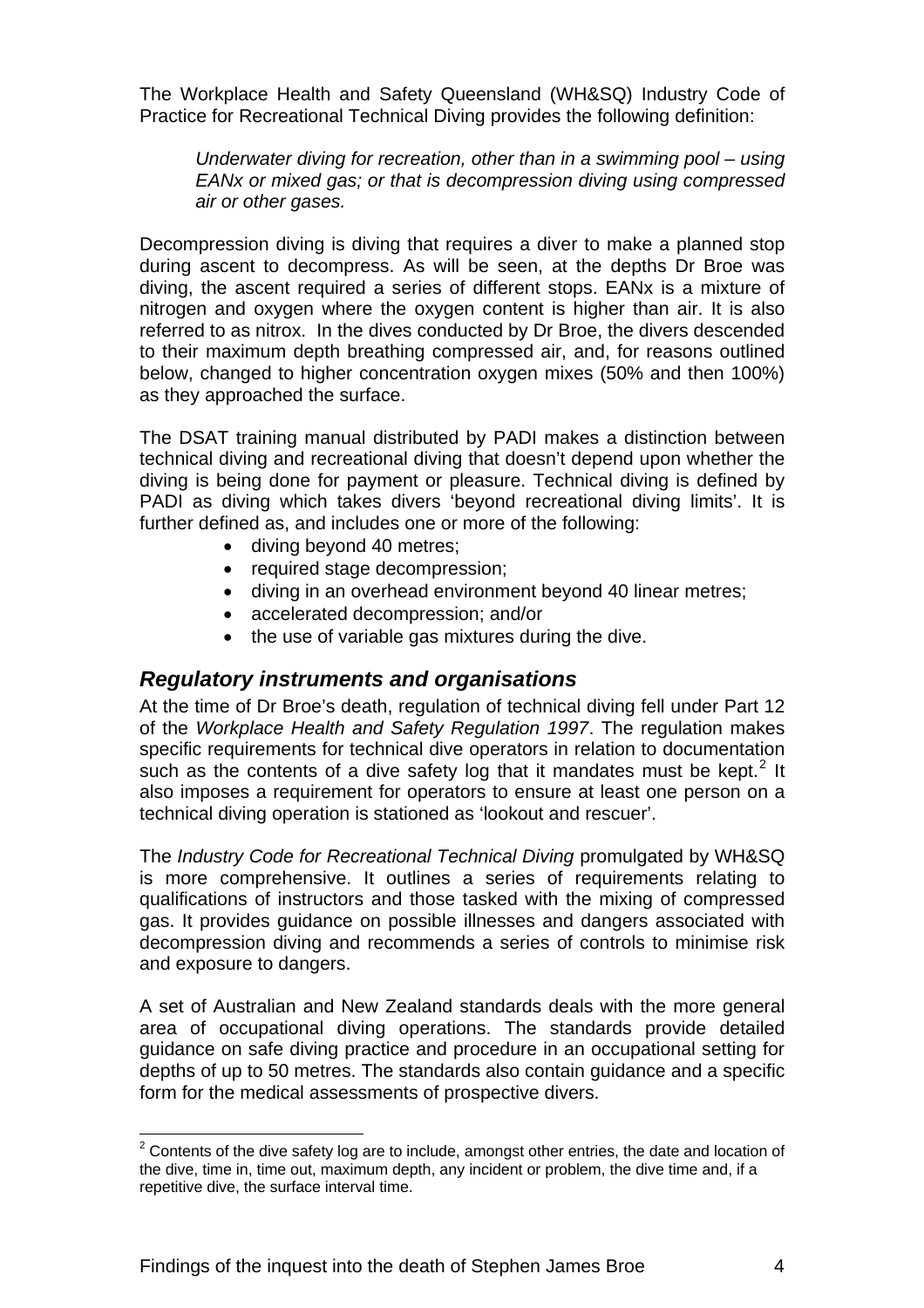# <span id="page-7-0"></span>*Fitness to dive*

#### **Requirement for medicals**

There is no regulation, standard or other government instrument requiring a student on a technical diving course to pass a dive medical examination. PADI issues no instruction to their members in regards to this particular course in so far as medical examinations are concerned.

Part 12 of the *Workplace Health and Safety Regulation 1997* which deals with commercial diving operations, required staff to have a '*current*' dive medical certificate; being less than 12 months old.

Prodive Brisbane required students to complete a medical questionnaire before commencing an open water course. If any of the answers suggested the student may have health issues relevant to their capacity to dive safely, they would be required to undergo a medical examination.

Mr Rodney Bartlett, a casual employee of Prodive who conducted the technical diving course on their behalf, thought that a dive medical would have been required prior to a student conducting the technical deep diving course if one had not been undertaken in the last 12 months.

When he commenced the technical diving course, Dr Broe had not had a diving medical examination since August 2003, and so was required to have another.

As a result, Dr Broe made an appointment at the Hyperbaric Unit at Wesley Hospital where he undertook a dive medical on 24 January 2005.

#### **Standard to be applied**

A dive medical for a recreational diver would ordinarily be conducted utilising an AS/NZS 4005 dive medical examination form. Guidelines are provided for medical practitioners by Australian and New Zealand Standards in how the dive medical is to be conducted. This form is specifically for use in the recreational dive industry and requires a doctor to advise whether or not they can find any conditions which are "*incompatible with compressed gas diving*".

Standard AS/NZS 2299 provides a format for a dive medical examination which relates specifically to occupational diving. The medical practitioner is guided in the conduct of that dive medical by, what was at the relevant time, Appendix K to that standard.

Form 2299 requires the practitioner to sign a certificate entitled "*Medical Fitness Recommendation"*. The certificate provides a series of options for the practitioner to choose, ranging from "*All occupational diving*" to "*Recreational industry only"*, "*Temporarily unfit*" and "*Decision pending*" amongst others. A section is provided for comments. The practice is for this form to be forwarded to the candidate's employer, or as it eventuated in this case, the relevant dive operator.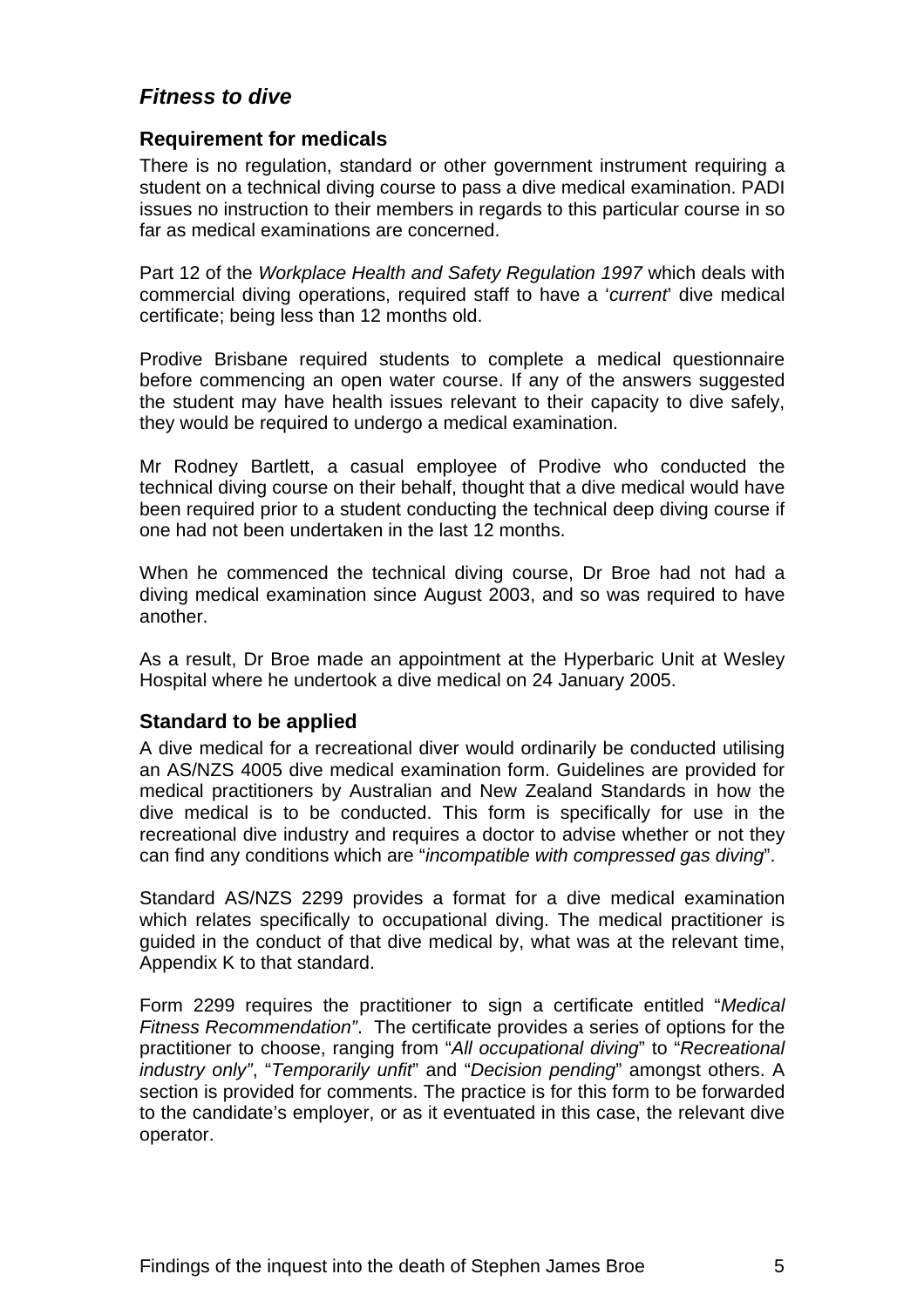# <span id="page-8-0"></span>*The dive medicals undertaken by Dr Broe*

Dr Broe had undergone his first dive medical on 18 August 2003 when he commenced recreational diving. Dr Bob Long, who conducted it, gave evidence at the inquest, although understandably, he had no independent recollection of Dr Broe. Notable in the documentation from that examination is the recorded blood pressure of 150/100. It was this measurement which led Dr Broe to seek further investigation resulting in a diagnosis of Conn's syndrome. Dr Long noted no conditions incompatible with Dr Broe's diving for the purposes of form AS/NZS 4005. At the time of that medical Dr Broe weighed 120kg.

Prior to commencing the technical diving course, Dr Broe had a second examination at Wesley Hospital on 24 January 2005. It was conducted by Dr Greg Emerson. It appears Dr Broe specifically requested he be assessed pursuant to AS/NZS 2299 notwithstanding its intended use for occupational diving.

Dr Emerson, understandably, also had limited independent recollection of the dive medical conducted on Dr Broe. He did, though, specifically remember Dr Broe due to a discussion the pair had in relation to the relative progress of their diving careers. Dr Emerson was 40 years of age at the time of the medical and was quite fit. Notwithstanding this, he had just given up diving as a result of a scare on a recent diving trip. He was therefore intrigued, if not somewhat surprised, that Dr Broe was taking up this particularly risky version of the sport at the age of 44 and with a young family to consider.

In the questionnaire Dr Broe filled out and provided to Dr Emerson, he mentioned being diagnosed with Conn's syndrome and taking Moduretic for his high blood pressure.<sup>[3](#page-8-1)</sup> Sleep apnoea is listed and disclosure is also made of a need to take sea sickness medication. There is no reference to the headaches and chest pains referred to earlier.

It does not appear that Dr Broe's height and weight were measured at the time of the medical. Dr Emerson may have relied on the figures as recorded during pulmonary diagnostic testing in November 2004 where Dr Broe's height was recorded as 185cm and his weight as 115.5kg. Dr Emerson was dismissive of BMI as a tool for assessment in dive medicals, preferring to rely on overall body shape and fitness. Dr Broe ticked the box on the questionnaire confirming that he had undergone an ECG. At the inquest, Dr Emerson was adamant that he had taken this to mean an ECG conducted for the purposes of Dr Broe's 2003 dive medical.

Dr Emerson could, understandably, not recall whether he inquired further as to what medication Dr Broe was taking for sea sickness. He was sure that if informed Dr Broe was using Phenytoin he would have strongly advised him against its use in conjunction with diving.

Dr Emerson stated that he formed the opinion that Dr Broe's high blood pressure was adequately controlled by medication. At the medical Dr Broe

l

<span id="page-8-1"></span> $3$  This, like Midamor, is a potassium sparing diuretic used in the treatment of hypertension.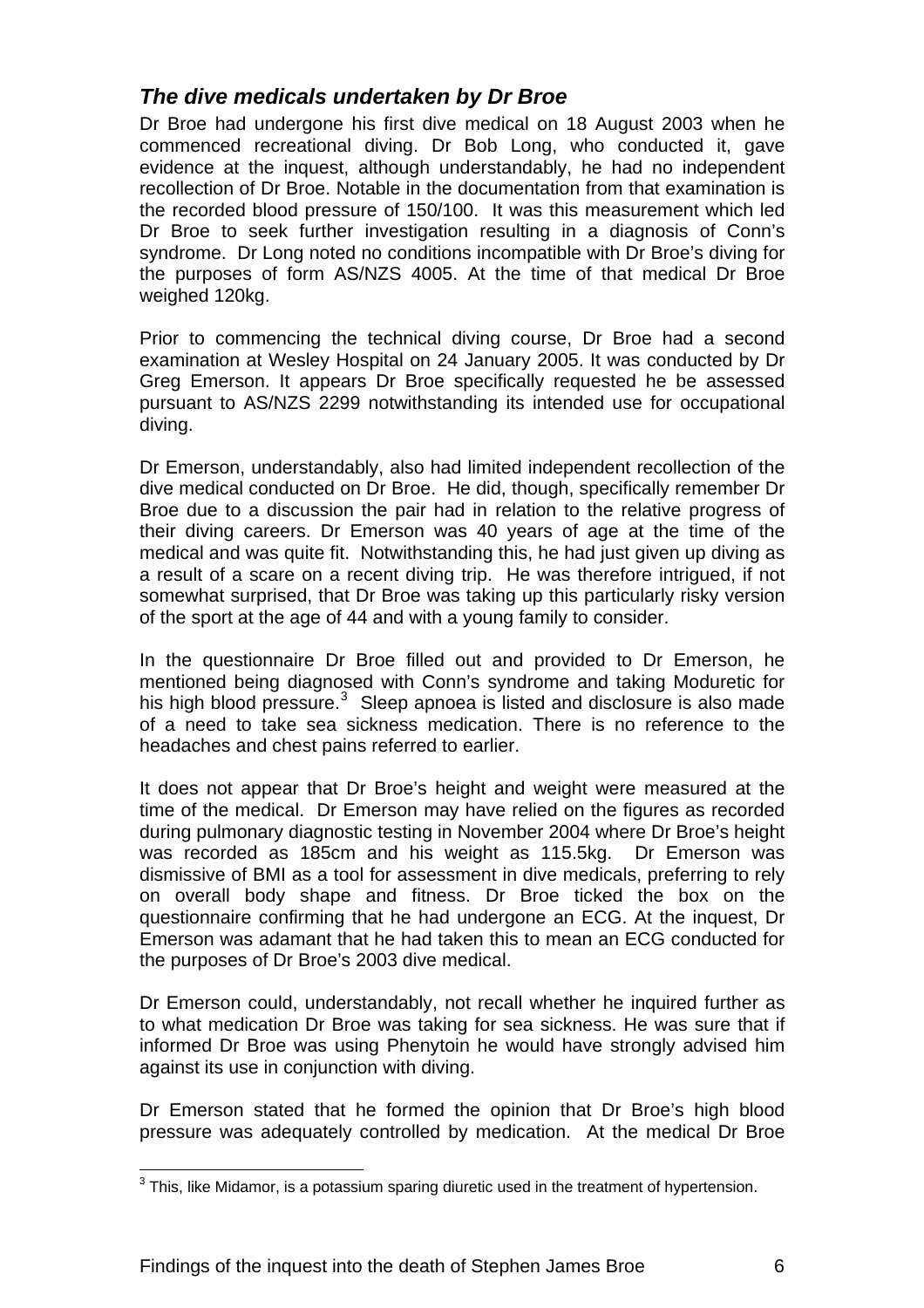<span id="page-9-0"></span>recorded blood pressure of 140/90. The diastolic reading was on the limit of that suggested allowable in the AS/NZS Standard.

Dr Emerson could not recall the extent to which he discussed Dr Broe's sleep apnoea. He is adamant the nature of the testing and the severity of the diagnosis recorded in Dr Broe's medical records from late 2004 were not disclosed. In supporting his decision not to require any further investigation into Dr Broe's sleep apnoea before recommending him fit to dive, Dr Emerson stated that he would have relied heavily on Dr Broe having undertaken 122 SCUBA dives without incident. He was also mindful that as a full time gynaecologist, Dr Broe was clearly functioning at a level where Dr Emerson could reasonably infer he was not adversely affected by daytime somnolence.

Dr Emerson ticked the box "*All occupational diving*" and made no comments or recommendations. Its effect was to clear Dr Broe for any and all occupational diving.

# *Expert Evidence on risk factors*

# **Age**

Advancing age is commonly referred to in text book discussions of the predisposing factors for decompression illness. However, Dr Simon Mitchell, a widely published and well recognised expert in dive medicine, notes that there is no consensus as to the magnitude of the risk that age contributes. At the inquest, it was suggested by several witnesses that the expensive equipment required to undertake technical diving meant that as a matter of practicality it tended to be undertaken by a significant proportion of divers approaching middle-age, in most cases without incident. Nevertheless, I accept that advancing age is a risk that should always be discussed with prospective divers who are middle aged or older.

# **Obesity**

Dr Carl Edmonds is a widely published and recognised diving medical expert and, among other achievements, he was the founder and first president of the South Pacific Underwater Medical Society (SPUMS). He was strongly of the view that obesity was a proven predisposing factor for decompression illness. He eloquently explained the theoretical basis for this. Fat is often referred to in the context of decompression sickness as a "*slow*" tissue; this means it absorbs and also releases nitrogen more slowly. It absorbs more than four times as much nitrogen by volume as does blood. For this reason Dr Edmonds sees body fat content as a particularly important issue for divers conducting long and deep decompression dives.

Dr Edmonds developed further on this theory to suggest the slow release of nitrogen from fat was another reason why the comparatively quick decompression schedules put forward by computer decompression models would be dangerous for such dives.<sup>[4](#page-9-1)</sup> The use of oxygen over a short period during decompression would allow nitrogen to be quickly released from the blood but, in theory, would not allow sufficient time for nitrogen in slow tissue

<span id="page-9-1"></span> 4 The computer decompression models are discussed in detail below.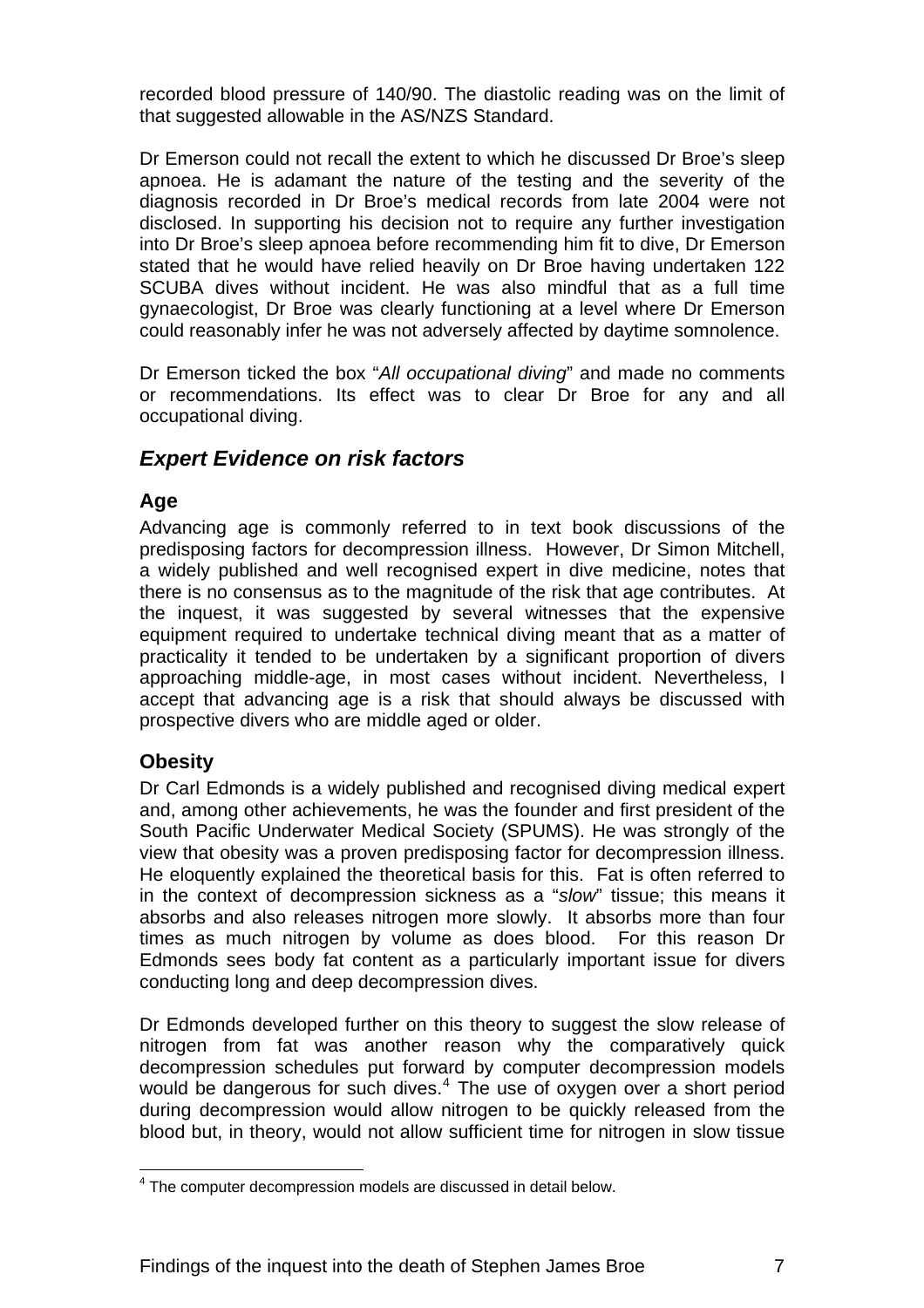<span id="page-10-0"></span>to be excreted. Dr Edmonds was critical of some studies suggesting obesity was not a predisposing factor to decompression sickness on the basis that they failed to adequately consider such deep and long dives as those conducted by Dr Broe.

Dr Mitchell accepted this criticism, in part, and in so far as it relates to those specific studies, but maintained that the link between obesity and decompression sickness was yet to be satisfactorily established by experimentation. He noted that many individuals with an obese body mass index do dive and that a mild degree of obesity is usually tolerated by dive medical examiners.

Other experts who gave evidence during the course of the inquest were similarly equivocal.

As a result of considering all of the expert evidence on the issue, I am of the view that excessive body fat may increase the risk of decompression sickness and should be discussed with a prospective deep diver during a dive medical examination. However by and of itself, it is not a factor that would warrant a prospective diver being refused a clearance to dive.

#### **Conn's Syndrome and hypertension**

Dr Mitchell suggests that a history of controlled hypertension is tolerated by most dive medical examiners. This proposition seems uncontroversial although there is some doubt in this case over the extent to which Dr Broe's hypertension was controlled. As noted by Dr Emerson, the main concern with hypertension is the potential long term cardiac ramifications.

#### **Obstructive sleep apnoea**

In their reports both Dr Mitchell and Dr Fock, a diving physician and anaesthetist based at the Hyperbaric Unit of the Alfred Hospital in Melbourne, highlighted the potential serious complications that may arise from obstructive sleep apnoea and the risk this represents in a diving context. Dr Mitchell noted the potential for pulmonary hypertension which could exist asymptomatically. A consequence could be to reduce the capacity of the lungs to filter nitrogen bubbles from the veins. He stated that a particular concern was the potential for subsequent right heart failure. Dr Fock also noted the association between OSA and pulmonary hypertension indicating that this could also lead to an induced atrial arrhythmia or arterial gas embolism.

Dr Chris Acott, a diving medical specialist at the Hyperbaric Unit of the Royal Adelaide Hospital outlined at some length the potential problems OSA can cause in a diving context including cardiac related concerns, increased susceptibility to oxygen and carbon-dioxide toxicity and the dangers of daytime somnolence.

All three doctors were of the view they would have required further investigations or questioning of Dr Broe before recommending him as fit to undertake technical diving.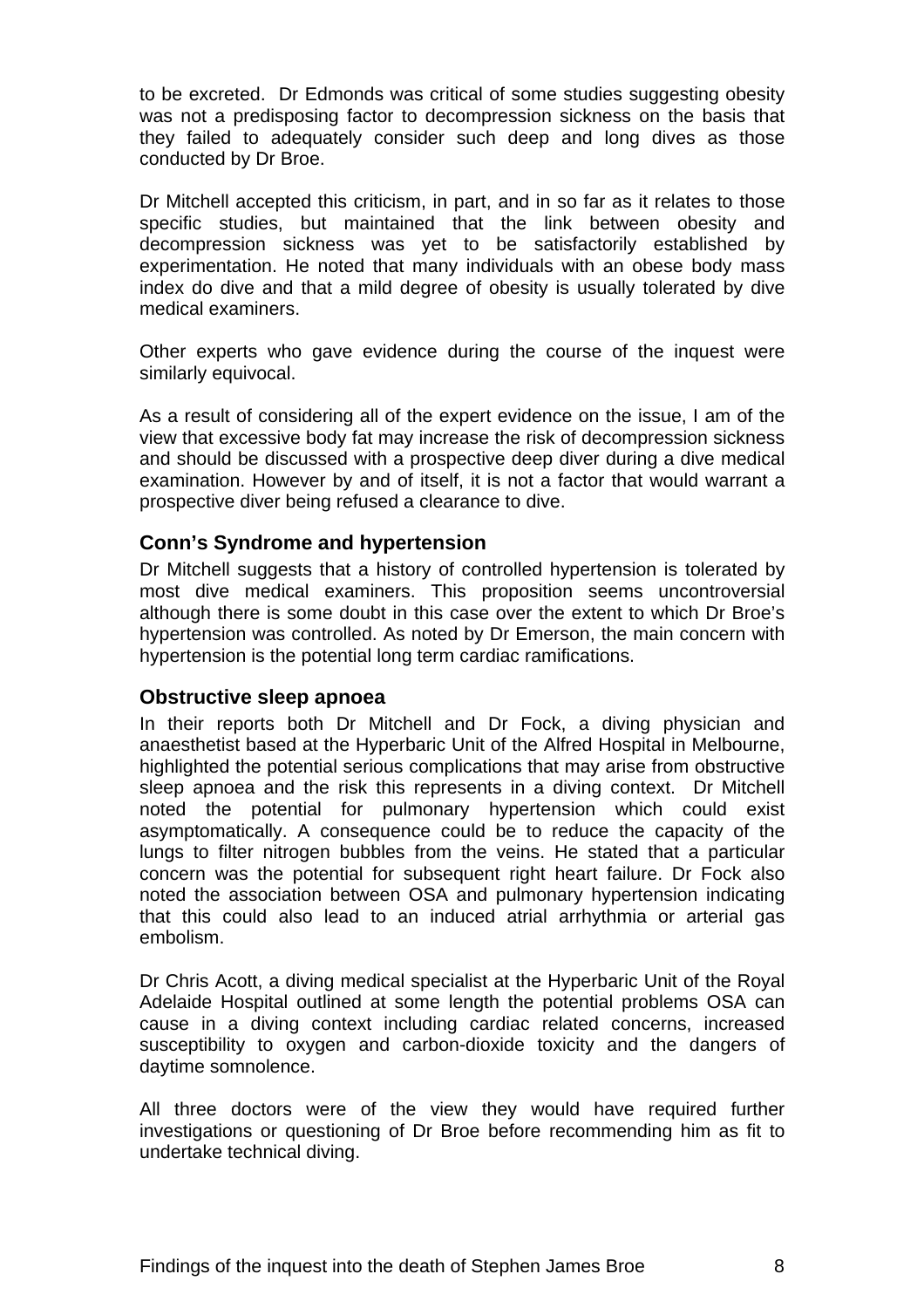<span id="page-11-0"></span>Dr Edmonds and Professor Gorman expressed less concern. In the case of the latter, one basis for not being inclined to recommend further testing was that, in his view, the risk emanating from the potential problems is relatively minor in the context of an already risky activity. This is related to the more philosophical issue of the dive medical practitioner's role, authority and responsibility discussed below.

# **Phenytoin**

Those experts who commented on Dr Broe's use of this medication were unanimous in saying they would not have recommended it in conjunction with diving. I accept its use was not disclosed to Dr Emerson although it is also unlikely that Dr Emerson specifically asked Dr Broe what medication he was taking for sea-sickness. There is no suggestion that its use contributed to Dr Broe's death.

# *Role of the dive medical practitioner*

Professor Gorman, Head of the School of Medicine at Auckland University and a well regarded expert in dive medicine, considers the role of the dive medical examiner is to alert the prospective diver to any increased risks his or her condition(s) may add to the envisaged activity. This view of the role of the doctor as an adviser, rather than a screener of unsuitable candidates seems only to apply to some conditions; others are said to clearly make diving untenable and should result in the issuing of a certificate to this effect.

Professor Gorman expanded on this point when giving evidence and supported it with a suggestion based on experience in New Zealand that the role of doctor as '*policeman*' has the propensity to promote non-disclosure (or even less disclosure than usual). He referred to evidence suggesting the New Zealand practice of explaining the risk associated with various medical conditions and, in the case of occupational diving, moving that risk directly on to the candidate and their employer, had resulted in a significant increase in disclosure of medical conditions. Professor Gorman was not the only expert to refer to the phenomena of candidates who are refused a dive medical certificate simply approaching another practitioner and, not disclosing the relevant problem.

In my view, the position advocated by Professor Gorman faces a number of difficulties, at least in the context of a dive medical practitioner conducting an assessment using AS/NZS 2299<sup>[5](#page-11-1)</sup>:-

- Dr Emerson was aware the dive medical recommendation would be relied on by Prodive when determining whether Dr Broe could participate in the technical diving course;
- The form is worded in an unambiguous fashion and clearly gave Dr Emerson the opportunity to either postpone his assessment until further tests were conducted or to pass Dr Broe, but with certain provisos;

<span id="page-11-1"></span>l <sup>5</sup> Professor Gorman, although having assisted in creating this form, was highly critical of it. In particular his criticism concerned its tendency to require the channelling of a spectrum of candidates into bipolar pass/fail categories.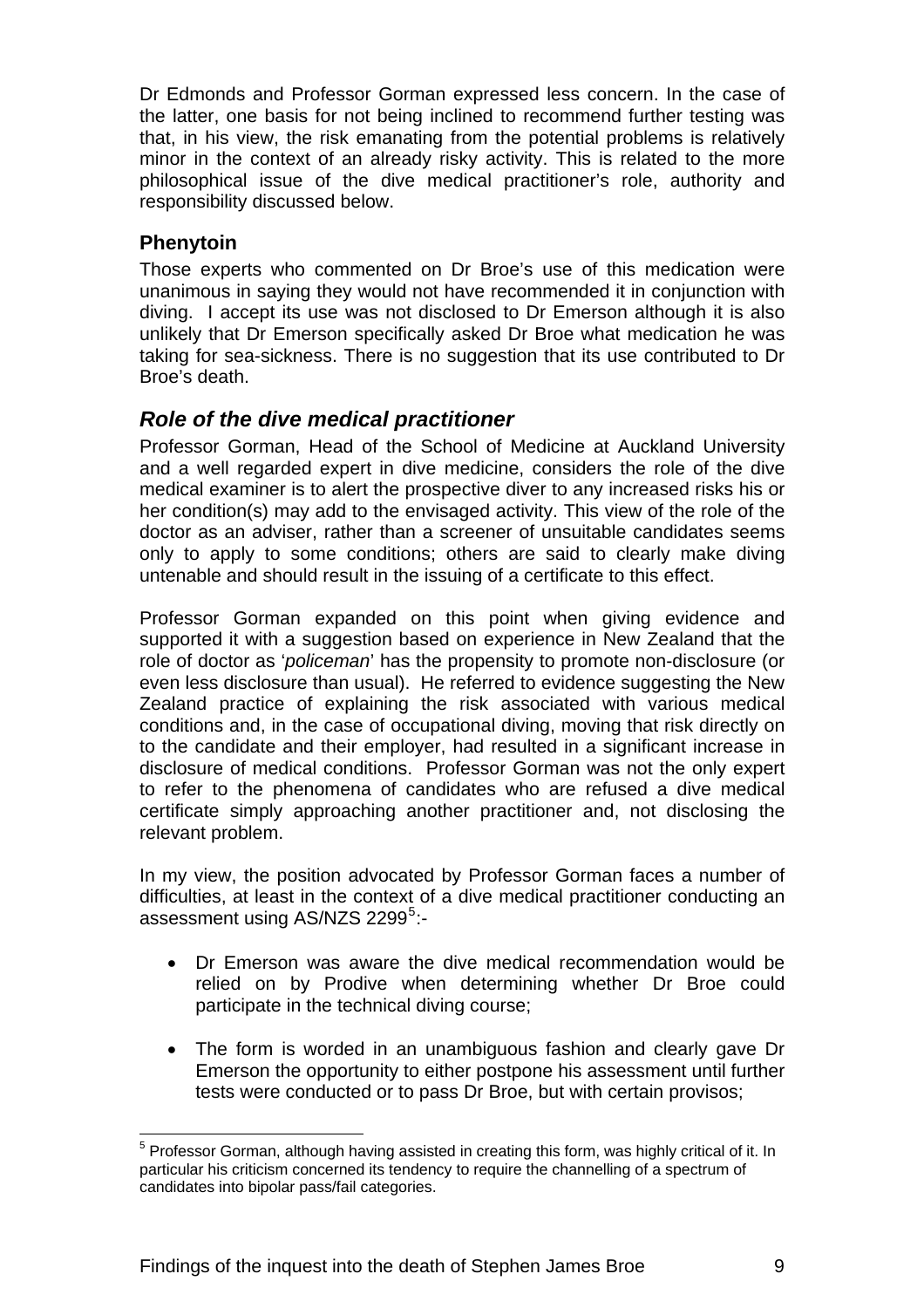- <span id="page-12-0"></span>• The theory of the diver as risk acceptor does not adequately have regard to the risk that a medically unfit diver poses to their dive buddy or instructor. Those parties are not privy to the explanation of risk provided by the doctor and can not have regard to it when electing to dive with the examinee; and
- As the dive operator's submissions point out, by signing the certificate, the medical examiner makes a representation to the diver operator that the patient is fit to dive. I accept the submission made on behalf of Dr Emerson that it is the operator who must explain the risks of the diving course to the student, but the operator can not be expected to have regard to medical information provided only to the medical examiner.

Having regard to these matters, I am of the view that when he examined Dr Broe, Dr Emerson was required to make an objective assessment of whether any of his physical or medical conditions increased the risk of his suffering any adverse outcome when undertaking technical diving, as compared to a person who did not have any of those conditions. I consider it incumbent on Dr Emerson to make any inquiries or investigations necessary to enable him to make a properly informed assessment of any relevant matters that were reasonably raised by his examination or by what he was told by Dr Broe.

#### **Conclusion as to adequacy of the diving examination**

Having regard to the uncertainty surrounding the precise impact of advancing age and excessive weight on the risk to a diver, Dr Emerson could reasonably have concluded Dr Broe's age and weight were not sufficiently concerning of themselves to stop him from undertaking the technical diving course. They were however matters that should have been discussed with Dr Broe and weighed in the mix of factors when Dr Emerson was making the final determination as to his fitness to undertake the course. It seems likely that this occurred.

The evidence concerning Dr Emerson's response to Dr Broe's disclosure of OSA is more problematic. I accept the expert evidence that the condition had the potential to increase the risk of decompression sickness that could not be discounted merely because Dr Broe successfully managed a demanding medical practice and had completed many dives without incident. These compensatory factors relied on by Dr Emerson were not, in my view, sufficient to conclude Dr Broe was not susceptible to the possible consequences of OSA as described by Doctors Mitchell, Fock and Acott.

The risks OSA posed were more significant the longer it went unresolved and the deeper Dr Broe dived.

I accept Dr Emerson was entitled to place a higher degree of reliance on Dr Broe disclosing relevant medical information than would be expected of a non medically trained candidate, and indeed Dr Broe did disclose his sleep apnoea. There is no evidence of any suppression of information by Dr Broe. Contrary to the submissions of Dr Emerson, Dr Broe's denial of severe or frequent headaches and chest pain on exertion were not false. The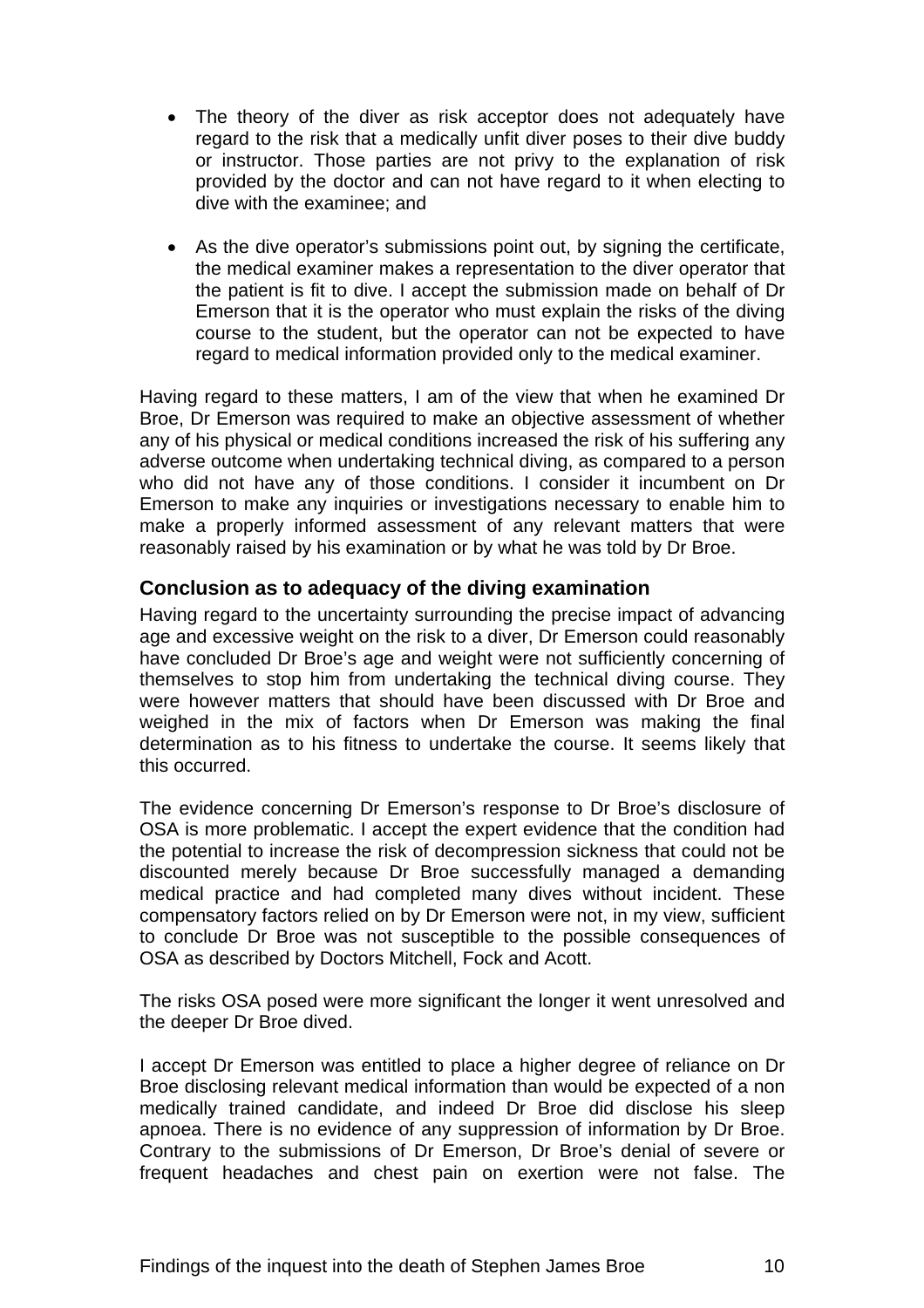<span id="page-13-0"></span>headaches had been resolved years earlier, and the chest pains first reported by Dr Broe in 2000, were very different to those the subject of inquiry on the medical questionnaire. In his case, the chest pains atypically were relieved by exertion. Nor is there any evidence Dr Broe did not answer any of Dr Emerson's inquiries about his OSA truthfully. It seems likely that he did not know of the extent of the effects the condition may have had on pulmonary hypertension.

It seems from his evidence, Dr Emerson was not fully aware of the intricacies of this esoteric area of medicine either. Further, the tests that may have revealed relevant pulmonary hypertension had never been undertaken. Nor had the scans that may have revealed the cardiac abnormalities to which Dr Fock referred.

I do not accept the submissions made on behalf of Dr Emerson that he did not know Dr Broe's full medical history and therefore can not be criticised for failing to appreciate the significance of his OSA. In my view it was Dr Emerson's responsibility to make all necessary inquiries. Having been told Dr Broe suffered from OSA, Dr Emerson had an obligation to fully research the possible adverse effects of the condition on a diver engaging in deep, mixed gas, decompression dives. Only when he could be reasonably confident that none of these created an unacceptable risk to Dr Broe, could he have reasonably made the recommendation that Dr Broe was fit for all occupational diving. In my view he failed to do this.

It is pertinent to observe that it is far from certain that any of these risk factors either in isolation or combination actually precipitated Dr Broe's death. As will become obvious, the uncertainties surrounding the onset of decompression illness make it impossible to find that Dr Broe's weight, age, borderline high blood pressure or OSA contributed to his death.

# *The DSAT Tec Deep Dive Course*

The course consists of a theoretical component and a number of pool and ocean dives. During the theoretical phase significant focus is placed on the basis for and calculation of decompression schedules. The practical element of the course consists of 12 dives; 4 in a pool and 8 in open water. The dives, as a general rule gradually increase in complexity and depth as the course proceeds such that by the final dive, students have scoured a depth of at least 44 metres using a mixture of decompression gases.

#### **Informed consent**

The DSAT Tec Deep Diver Manual is intentionally confronting in its description of the risks associated with technical diving. Among a myriad of warnings it states:

"*In technical diving, even if you do everything right, there is still a higher inherent potential for an accident leading to permanent injury and death."* 

The experts who gave evidence referred to the extreme or inherently risky nature of technical diving. One described it as the diving equivalent to base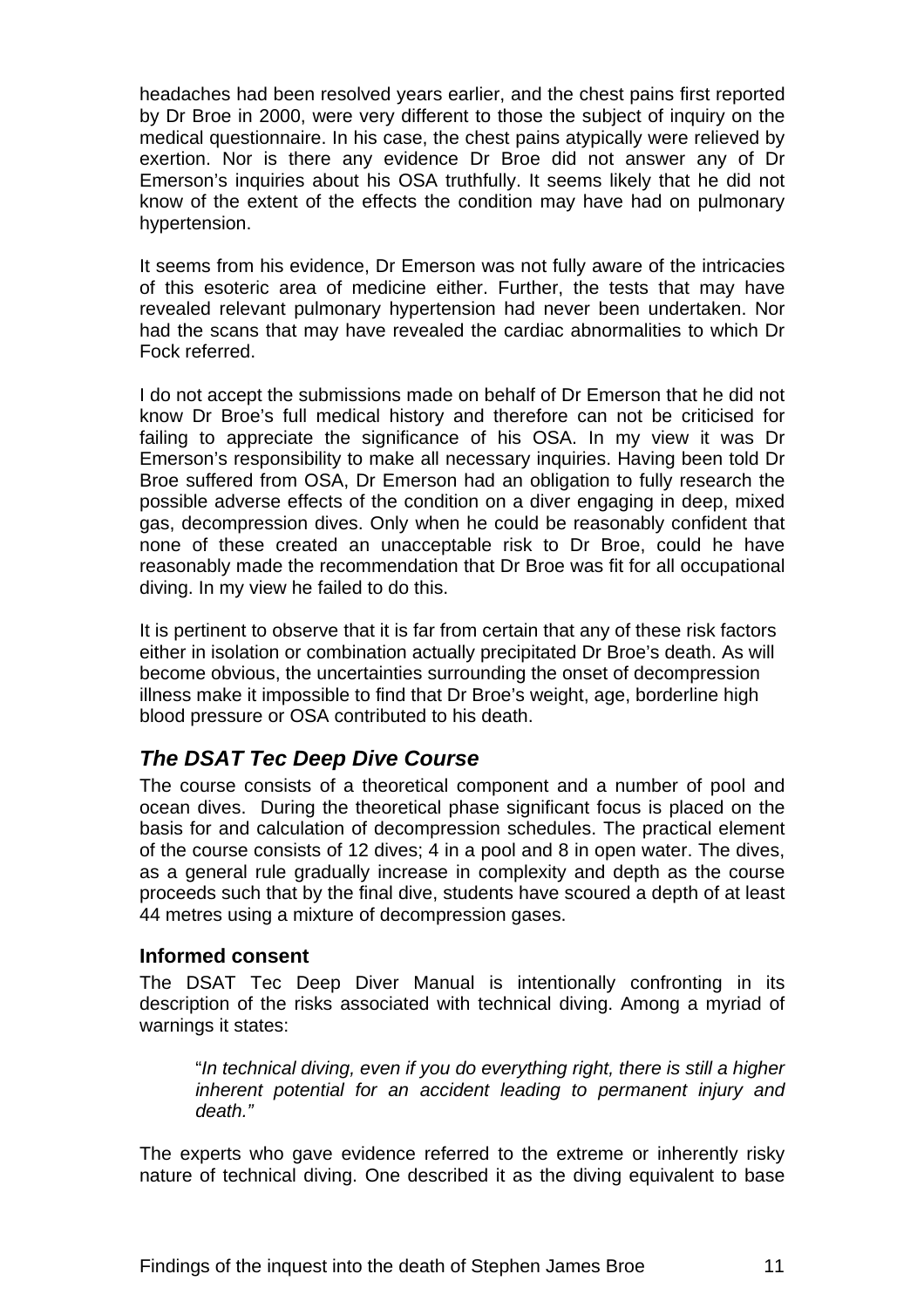<span id="page-14-0"></span>jumping. The prospective student on a DSAT designed course is adequately informed that by undertaking the course they are accepting this high degree of risk.

Dr Broe had been heavily involved with diving, diving courses and diving trips for a number of years. I have no doubt he had researched aspects of technical diving before undertaking the course and he almost certainly discussed it with other experienced divers. I have no doubt Dr Broe understood and accepted the unavoidable risks involved in the activity.

#### **Prodive**

The course undertaken by Dr Broe was offered by Prodive Brisbane, a trading name of Billionaires in Business Pty Limited which purchased the business in 2004. It was operated and managed by a director of the company, Mr Mark Thomas. He made it clear Prodive relied entirely on PADI (and through them DSAT) for the design of the technical diving course it offered. Mr Thomas confirmed in evidence that PADI were periodically paid fees for the use of their trademark and intellectual property. This reliance extended to the adequacy of the qualifications of staff employed by Prodive. Although of course they could undertake their own assessments, it was clear from Mr Thomas' evidence that qualifications via the PADI system of accreditation were taken at face value.

The course which Dr Broe undertook was the second technical diving course offered and run by Prodive. The first had apparently proceeded without incident. No further technical diving courses were run under the ownership of Billionaires in Business Pty Ltd, which sold Prodive Brisbane in November 2005.

#### **Progress through course**

Dr Broe enrolled for the course on 19 January 2005 and attended lectures and demonstrations on most weekends thereafter. Pool dives were conducted on 12 and 13 February. The first four open water dives were conducted over the weekend of 19 and 20 February 2005. The final four open water dives were conducted on the Sunday and Monday of the Easter Weekend, 27 and 28 March 2005.

There were only two students on the course, Dr Broe and Adam Kamine. The instructor was Rodney Bartlett, an IT specialist who had worked on a casual basis for Prodive for a number of years. Mr Bartlett held the appropriate PADI instructors qualification and had conducted the earlier technical diving course offered by Prodive. At the inquest Mr Bartlett and Mr Kamine stated that the course had been successful and without incident over the first two weekends and that Dr Broe had conducted himself in his usual confident and competent manner.

#### **The incident weekend**

The dive platform for the final weekend was the *MV Esperance Star*, a vessel familiar to Dr Broe and used many times previously by Prodive. In addition to the three technical divers, on board were eight recreational divers, two 'dive supervisors' or 'surface watch' personnel employed by Prodive and the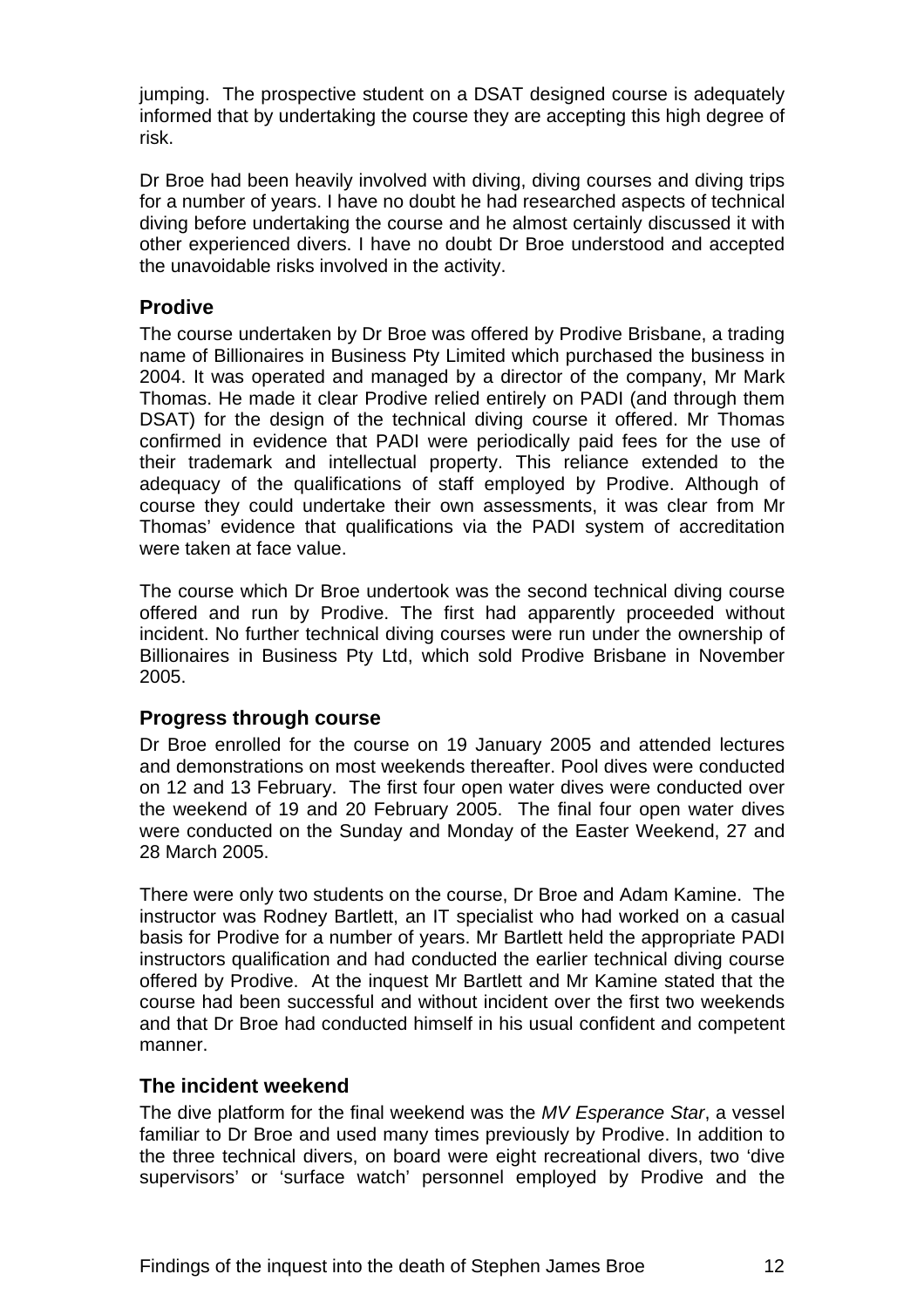<span id="page-15-0"></span>captain of the vessel, Trevor Jackson. Mr Jackson sourced the oxygen and compressed air that was to be used by divers to refill their tanks during the trip. This vessel was fitted with a gas mixing panel enabling the mixing to take place on board.

The original intention to depart on the evening of Saturday 26 March and anchor in Moreton Bay was thwarted by weather. Most participants on the trip spent Saturday night on board the vessel at Scarborough and the boat sailed early the following morning.

The dive supervisor assigned to the three technical divers was Owen Lloyd. As part of ensuring the safety and integrity of the above water aspects of the dive, he was responsible for maintaining the dive safety logs.

#### **The planned dives**

|                                               | Dive 1  | Dive 2             | Dive 3  | Dive 4  |
|-----------------------------------------------|---------|--------------------|---------|---------|
| <b>Date</b>                                   | 27/3/05 | 27/3/05            | 28/3/05 | 28/3/05 |
| <b>Start time</b>                             | 9.01am  | 2.32 <sub>pm</sub> | 6.46am  | 11.04am |
| <b>Finish time</b>                            | 9.45am  | 3.47pm             | 7.40am  | 12.03pm |
| Total dive time (mins)                        | 44      | 75                 | 54      | 59      |
| <b>Bottom time (mins)</b>                     | 15      | 25                 | 25      | 25      |
| <b>Planned depth (metres)</b>                 | 42      | 42                 | 50      | 50      |
| Recorded depth (metres)<br>on Dive Safety Log | 42      | 40                 | 43      | 50      |

The table below outlines the planned and actual characteristics of the 4 technical dives conducted over the weekend.

# **Calculation of decompression schedules**

Technical deep diving necessarily requires participants to undertake a process of decompression as they rise to the surface. The longer and deeper a dive, the more nitrogen is absorbed into the blood and other body tissue. As the diver ascends and the pressure decreases, there is a propensity for the nitrogen to form bubbles in the blood and tissues. Unchecked, this can have catastrophic effects. The length of time necessary for the process of ascent in order to prevent or limit the formation of nitrogen bubbles is a function of the characteristics of the dive. In other words it varies according to the depth of the dive, the total time spent at those depths and the type of gas being breathed. The last one hundred years has seen the ongoing development of theories and mathematical formulas which attempt to prescribe appropriate ascent times depending on these characteristics. The practical effect of these is that the diver conducts a series of stops at varying depths during the ascent and for varying periods of time.

Recreational divers conducting decompression dives using compressed air have long had access to tables designed by the US Navy and the Canadian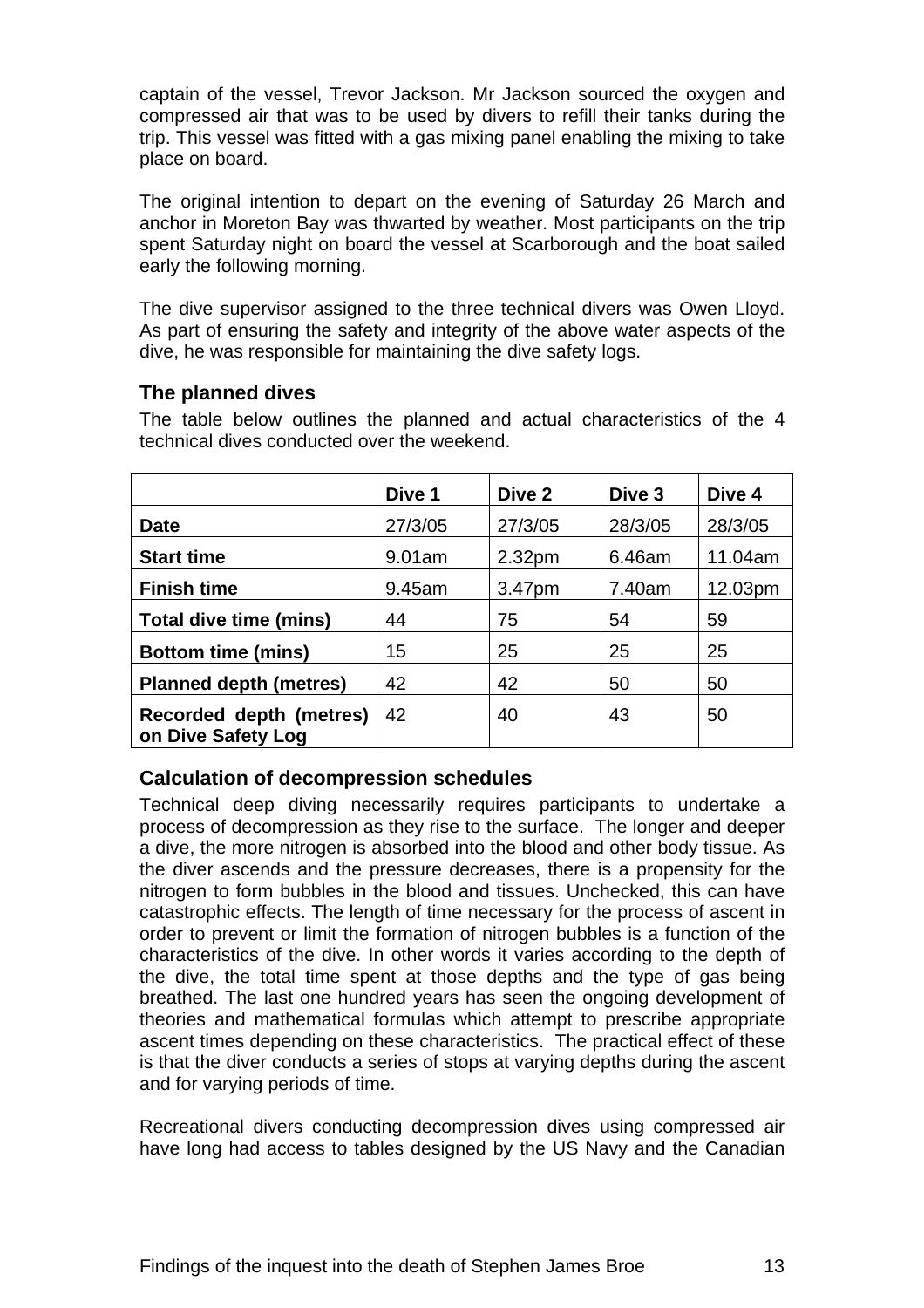military. The latter have designed tables known as the DCIEM tables which are the most widely used and considered the more conservative in approach.

Technical divers use gas mixtures other than air including Nitrox (with oxygen contents higher than air) and 100% oxygen during the ascent phase. This allows for nitrogen built up in blood and body tissue to be more readily expired from the body via the lungs during ascent. In theory it allows for decompression times to be significantly reduced.

The addition of different gas mixes makes the use of decompression tables problematic and in the last 10-15 years a number of algorithms have been developed which purport to factor in the relevant dive characteristics, including the gas mix to be used, and recommend an appropriate process of ascent.

The diver's descent, total time spent at maximum depth and process of ascent is collectively known as the "dive profile". The term "decompression schedule" applies to the stops made by a diver on their ascent including the depth and time of those stops and the mixture of gas used on each.

Different theories support various algorithms. None have been scientifically validated. One school of algorithms is based on a theory known as the "Reduced Gradient Bubble Model" (RGBM) which accepts bubbles will form, but puts forward decompression schedules which minimise their number and size to a sufficient degree. In part, this is done by the diver conducting more decompression stops in the early part of the ascent.

Anyone can develop an algorithm based on one of these theories (or indeed their own). The algorithm is presented to the diver in the form of a software program allowing the diver to input the characteristics of the dive. In practice, the evidence at the inquest gave a strong indication that certain specific software programs are recognised amongst the technical diving community as being appropriate for use.

However, there is no regulation or even recommendations from either government or diving organisations such as PADI to guide a technical diver on which model or particular brand of software is to be preferred.

The DSAT Manual for technical deep diving issued by PADI makes note of the potential risk in the use of decompression software due to the potential for a diver's individual characteristics to fall outside of the assumptions on which the algorithm is based. It nonetheless suggests that desktop decompression software has an excellent track record.<sup>8</sup> It refers students to their PADI representative for recommendations on appropriate software.

The dive schedules used for the four dives were calculated by a software program know as GAP and were based on the RGBM. GAP was, and is, apparently a well-known, widely used brand of software.

Mr Bartlett gave evidence he had downloaded a free version of the GAP software (a version with more features is available for a fee). Decompression

<span id="page-16-0"></span>endary<br><sup>6</sup> DSAT Manual page 99.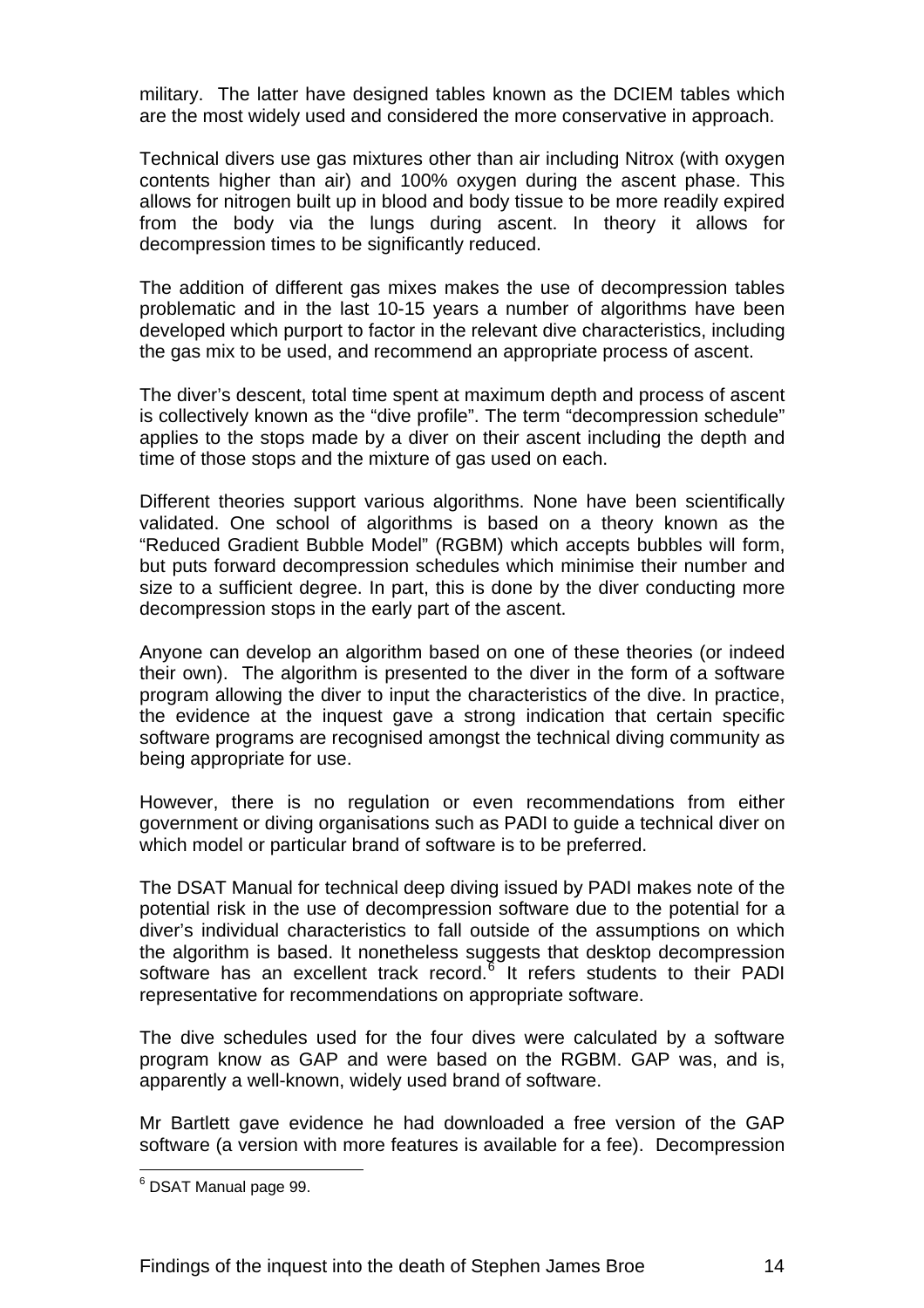<span id="page-17-0"></span>schedules included among the documents provided to Workplace Health and Safety by Prodive suggested that Dr Broe also had access to the program.<sup>[7](#page-17-1)</sup>

There was some inconsistency in the evidence of Mr Kamine and Mr Bartlett in relation to the way in which the decompression schedules for the weekend were calculated. Mr Kamine was adamant he had relied on decompression schedules given to him by Mr Bartlett and he had simply trusted in their reliability. Mr Bartlett asserted the calculation of decompression schedules and the use of software formed part of the theoretical aspect of the course. He stated that Mr Kamine and Dr Broe calculated the decompression schedules and he checked those proposed schedules against the GAP software to ensure they were appropriately conservative. I accept Mr Bartlett's evidence on this issue.

Dr Edmonds was critical of dive software such as the GAP program used in this case. He noted in the second of his two reports that such decompression software is often variable in its acceptance of risk and the variables included in the algorithms are often untested in operational conditions. He developed on this theme in his evidence at the inquest, critiquing the reliability of databases being compiled by some dive software manufacturers in order to assess the reliability of their algorithms.

### **Conclusion as to use of dive profile software**

Having regard to the widespread acceptance by technical divers of the software used by Mr Bartlett and the absence of any evidence it contributed to the death of Dr Broe, I consider it was reasonable for Mr Bartlett to use this particular program and to recommend it to his students.

#### **Sunday 27 March 2005**

The two dives conducted on Sunday 27 March 2005 were conducted in the shipping channel west of Cowan Cowan in Moreton Bay and went to depths of 42 and 40 metres respectively according to the dive safety logs. The dives were conducted as planned, with Mr Bartlett taking the two students through various drills while at maximum depth. The decompression schedules followed for these two dives were notably longer than those calculated by the GAP software. Mr Bartlett explained this was because the divers had created a decompression schedule as though they only had access to air rather than Nitrox or oxygen. He explained this was one way in which a decompression schedule could be made more conservative. The rationale being that by using these gases, the level of nitrogen "offload" would be faster than presumed by the algorithm and the ascent safer.

On the Sunday evening Mr Bartlett refilled the decompression gas tanks for various people on board including himself and Dr Broe.

During the course of the evening the divers dined together. The issue of how much, if any, alcohol was drunk by those on board and, in particular, Dr Broe, was explored at inquest.

<span id="page-17-1"></span> 7 Exhibit WHST1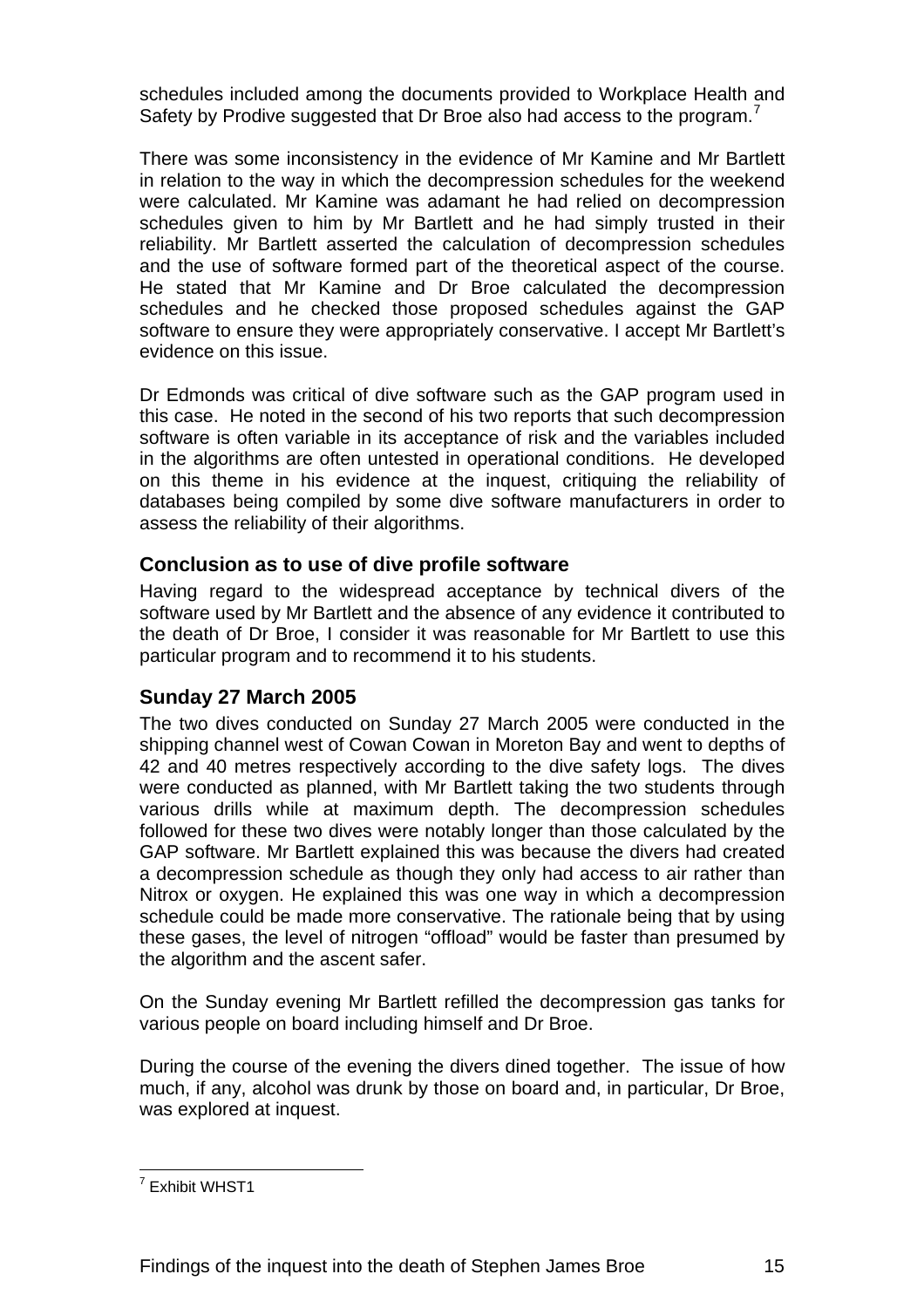<span id="page-18-0"></span>The presence of alcohol on the vessel was not an issue addressed with any of the witnesses in the initial investigation and understandably those who gave evidence had a limited recollection of such matters four years later. There was certainly no rule against alcohol being drunk by students of an evening. There is some evidence that Dr Broe drank a small quantity of wine when the boat was in port. There is no evidence he drank on the night before his death. This issue came into focus as a result of the finding at autopsy of a low level of alcohol in Dr Broe's blood. For the reasons outlined in the discussion of the autopsy results, below, it is not necessary for this issue to be explored further. I am satisfied Dr Broe was not affected by alcohol when conducting any of the four dives that weekend.

#### **Monday 28 March 2008 – the third Dive**

The divers aboard the *Esperance Star* awoke to exceptionally good diving conditions on the Monday with perfect weather, no current and excellent water visibility.

At 4.00am the boat upped anchor and proceeded to the wreck of the *St Paul*, north of Moreton Island. The wreck sits in water ranging in depth from 38 to 44 metres. The original plan was for only the recreational divers to dive at that location. However, because of the exceptional conditions the three technical divers decided to dive on the wreck as well. They adhered to the dive profile designed for their intended depth of 50 metres except their bottom time was at a slightly shallower depth of 43 metres.

The rationale of Mr Bartlett was that by following that decompression schedule, in circumstances where the actual depth was in fact less, the divers would be conducting themselves conservatively.

There is no evidence from any of the parties on the boat that in the period between surfacing from this third dive and commencing his final dive Dr Broe exhibited any signs of difficulty or, in particular, any of the symptoms of decompression illness.

#### **Reverse dive profiles**

Reverse dive profiles, or as Mr Caney suggested they should more accurately be referred to, "reverse depth profiles", describe two dives conducted on the same day, where the second dive descends deeper than the first.

Over a long period the practice had developed a reputation as being unsafe and it is habitually avoided. However, a 1999 workshop of experts at the Smithsonian Institute suggested the basis for this belief could not be traced to any compelling evidence or diving experience that indicates an increased risk of decompression sickness. The workshop found no reason for diving communities to prohibit reverse dive profiles for non decompression dives of less than 40 metres and depth differentials of less than 12 metres

However, the dives conducted on the Monday clearly exceeded the recommendation of the 1999 workshop both in depth and by virtue of being decompression dives.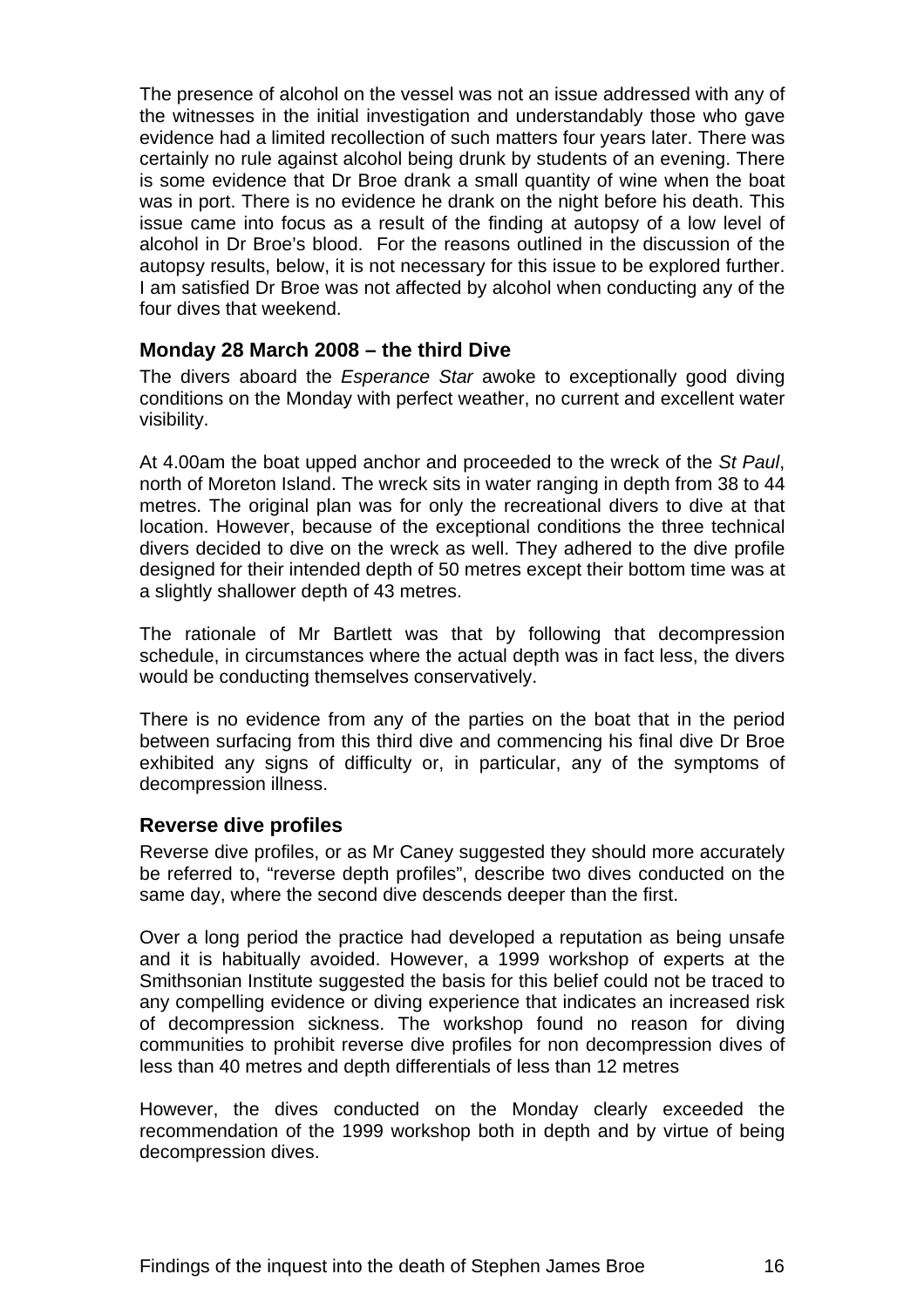<span id="page-19-0"></span>In deciding to complete the third dive to a depth of only 43 metres Mr Bartlett caused the dives conducted that day to have a reverse depth profile. It was not clear whether Mr Bartlett was cognisant of this at the time. If he was then his evidence was that the practice could be justified by the fact the decompression schedules actually conducted were not in a reverse profile.

The practice of conducting reverse depth profile dives was criticised particularly by Dr Edmonds. His criticism was set in similar terms to that which he afforded to decompression algorithms; namely that the practice was untested and the level of risk unknown. The remaining expert evidence on this point indicated less concern with the practice.

Mr Bartlett rationalised the safety of the dives on the basis that, although the first dive had been shallower than the second, a decompression schedule that presumed a depth of 50 metres meant that the theoretical concerns around the concept of reverse depth profiles would be alleviated. This rationale did not attract as much support among the expert witnesses as one might have expected. Dr Acott expressed a view that, despite the nature of the decompression schedule followed on dive three, it would have been prudent to recalculate the decompression schedule for the final dive.

#### **Conclusion as to reverse dive profiles**

The findings of the Smithsonian workshop remain the highpoint of analysis on this issue. Although casting doubt on concerns about the undertaking of reverse depth profile diving, it did not come to the converse position and suggest the practice should be undertaken. The rationale on which Mr Bartlett's decision was based, if in fact he turned his mind to it at the time, was not unreasonable in my view. Given the confusion among experts as to the theoretical basis for the critique of the practice, it was open to Mr Bartlett to assume that by following the 50 metre decompression schedule in dive 3 he was acting prudently. I conclude Mr Bartlett should not be criticised for permitting the students to undertake reverse depth profile dives.

#### **Spacing of the dives**

Mr Bartlett factored in a presumption when calculating the decompression schedules that there would be two hours of surface time between dives 1 and 2 and between dives 3 and 4. Twelve hours of surface time was allowed between dives 2 and 3.

The actual surface times all exceeded these periods.

Dr Edmonds expressed some concern in relation to this issue as part of his wider criticism of the decompression schedules put forward by the GAP software. In framing his critique he drew comparison with the decompression schedules and surface times suggested by the DCIEM tables. On this basis he suggested the schedules and surface times actually conducted over the weekend were "provocative".

This drew criticism from both Dr Mitchell and Dr Fock. They pointed out that the DCIEM tables are based on the diver using air rather than oxygen enriched gases and suggest that any comparison is meaningless. However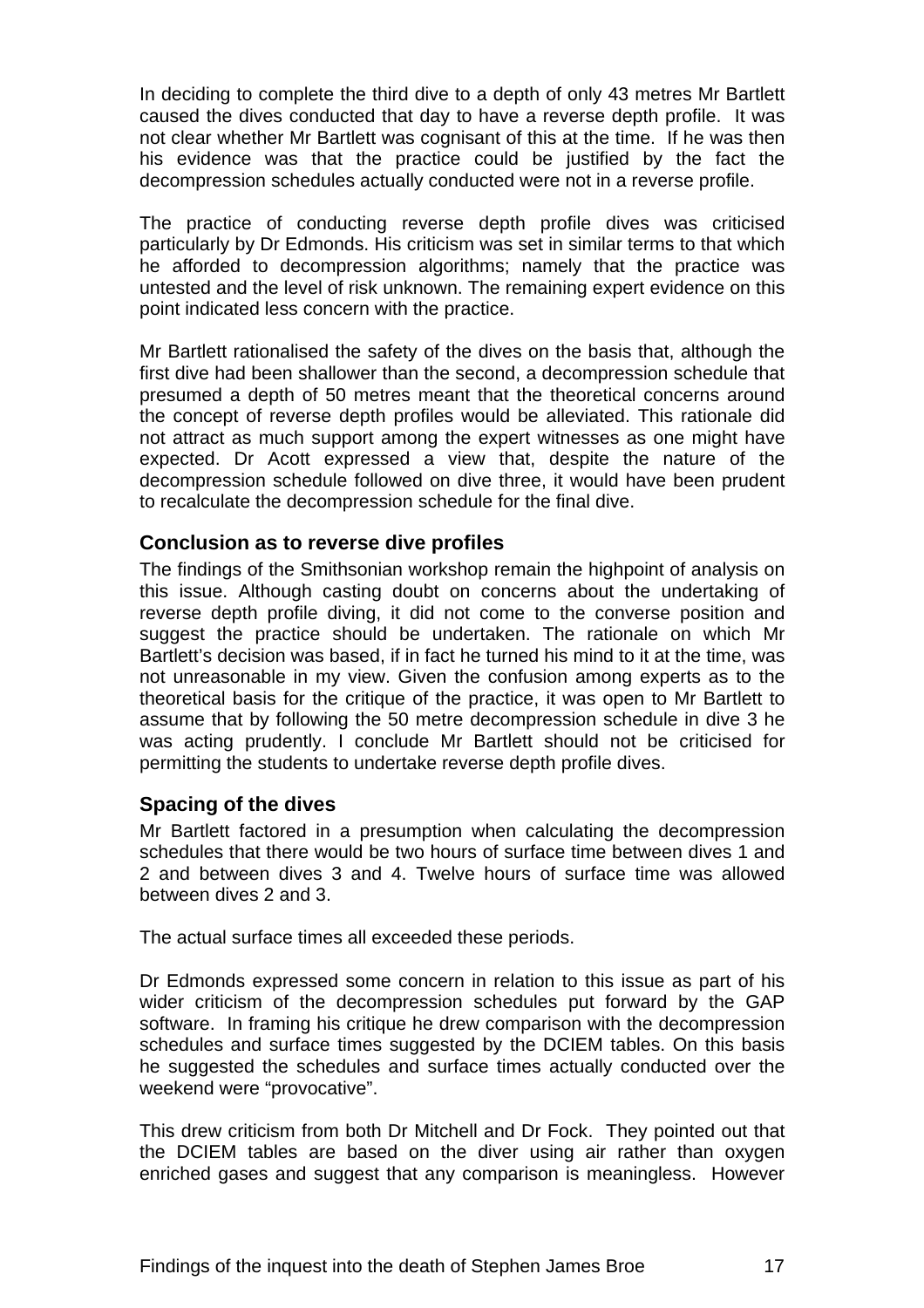<span id="page-20-0"></span>Dr Edmonds was using the comparison to highlight the large discrepancy in suggested decompression times between different decompression models when it comes to repetitive diving. To that end it is consistent with his overall concerns about the lack of scientific testing of the various computer based models.

#### **Conclusion concerning dive schedules**

I am satisfied the surface time between the four dives did not pose any risk to the divers.

#### **Filling of air and decompression gas cylinders**

Mr Bartlett gave evidence that on the Sunday evening he filled the decompression cylinder carried by Dr Broe on his fourth and final dive. The intended gas mix for that cylinder was 50% oxygen and 50% nitrogen.

Testing commissioned by Workplace Health and Safety Queensland showed the gas in that cylinder to consist of 59% oxygen and 41% nitrogen. This increased the risk of oxygen toxicity which can lead to a diver suffering seizures underwater which will usually be fatal.

The GAP software had been configured on the basis that Dr Broe was carrying 50% oxygen. As a result decompression stops were scheduled for 21 and 18 metres during ascent. At these depths 50% oxygen is considered safe. 59% oxygen should only be used to a maximum depth of 17 metres if one is to adhere to the accepted "partial pressure" limits used to decrease the likelihood of oxygen toxicity.

The expert evidence was unanimous in finding this anomaly did not contribute to Dr Broe's death. The increased level of oxygen, while dangerous for the reasons outlined above, would have in fact reduced the likelihood of Dr Broe suffering from decompression illness.

Mr Bartlett outlined to the Court three layers of checks which he says are common to all diving trips. All three would have had to have been breached or failed for the level of oxygen in Dr Broe's tanks to have been so inaccurate:-

- The gas mix is combined from tanks of compressed air and compressed oxygen using tables which require the gas mixer to calculate how much of each should be added to a tank when the existing gas mix and pressure is taken into account. An experienced gas mixer, Mr Bartlett would have had to make a mistake in his calculations.
- After mixing the gas Mr Bartlett says he used an analyser to measure the relative levels of oxygen and nitrogen.
- It is common practice as confirmed by Messrs Bartlett, Lloyd and Kamine, that it is the responsibility of the individual diver to test the gas mix prior to diving. In his evidence at inquest Mr Lloyd said that he is certain he would have asked Dr Broe to confirm the gas mix notwithstanding that it was not ultimately written on the dive safety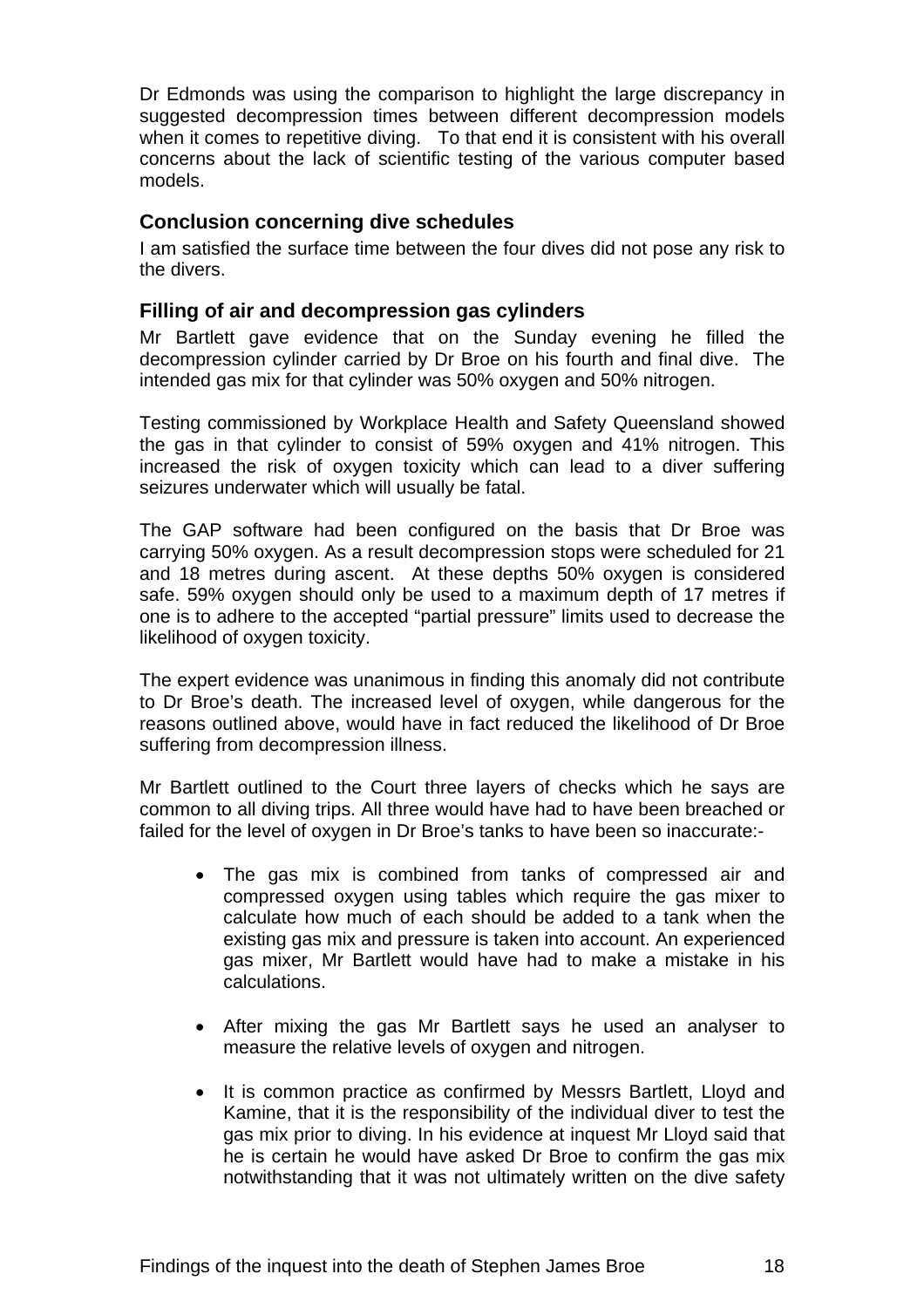log as required. Dr Broe had completed a gas mixing course and was familiar with the use of the relevant equipment.

#### <span id="page-21-0"></span>**Conclusion as to gas mixing**

It is unclear how the gas mix in one of the sling tanks came to be different to what had been planned. An undetected failure in the gas analyser on board the boat can not be ruled out, although it is difficult to understand why it was not detected before or after this incident. In the circumstances no findings can be made against any individual with respect to the error. There is no evidence to suggest that this is a common problem in the industry and on its face the process of multiple checks appears appropriate.

#### *The final dive*

At 11:04am Dr Broe commenced his final dive along with Mr Bartlett and Mr Kamine. The *Esperance Star* had moved to a spot just off Flinders Reef, several kilometres north of Moreton Island. As with his previous dive Dr Broe was carrying on his back twin cylinders containing compressed air along with two decompression 'sling' tanks. One of these contained the Nitrox mix while the other contained 100% oxygen.

#### **The planned dive profile**

Mr Lloyd the dive supervisor and lookout had been provided with a handwritten outline of the proposed decompression stops by Mr Bartlett. After a bottom time of 25 minutes at 50 metres, the divers would proceed to 27 metres for their first decompression stop on air. After another air stop, the divers changed to Nitrox at 21 metres and undertook another series of stops at 3 metre intervals until they were 6 metres from the surface. At this level the 100% oxygen was utilised with the divers spending 4 minutes at 6 metres and then 9 minutes at 3 metres.

It is the usual course for divers to prepare contingency decompression tables. These factor in either the loss of an air or decompression tank or a change in maximum depth.

Contingency tables were found with Dr Broe's diving equipment some months after his death. They had been prepared for the possibility of descending to various depths; going as deep as 52m. Tables had also been prepared for the various possibilities of losing either air, Nitrox or oxygen tanks.

For the reasons set out in counsel assisting's submissions, I accept that these tables were created by Dr Broe for use in dive 3. Had he noticed on his last dive that he had exceeded the maximum depth planned and wished to revert to contingency decompression schedules he would not have had one available to him that was appropriate for that dive.

#### **Adherence to the planned dive profile**

The dive plan produced by the GAP software provided for the divers would take 5 minutes to reach a depth of 50 metres. In fact, they only took between 2 and 2.5 minutes to do so.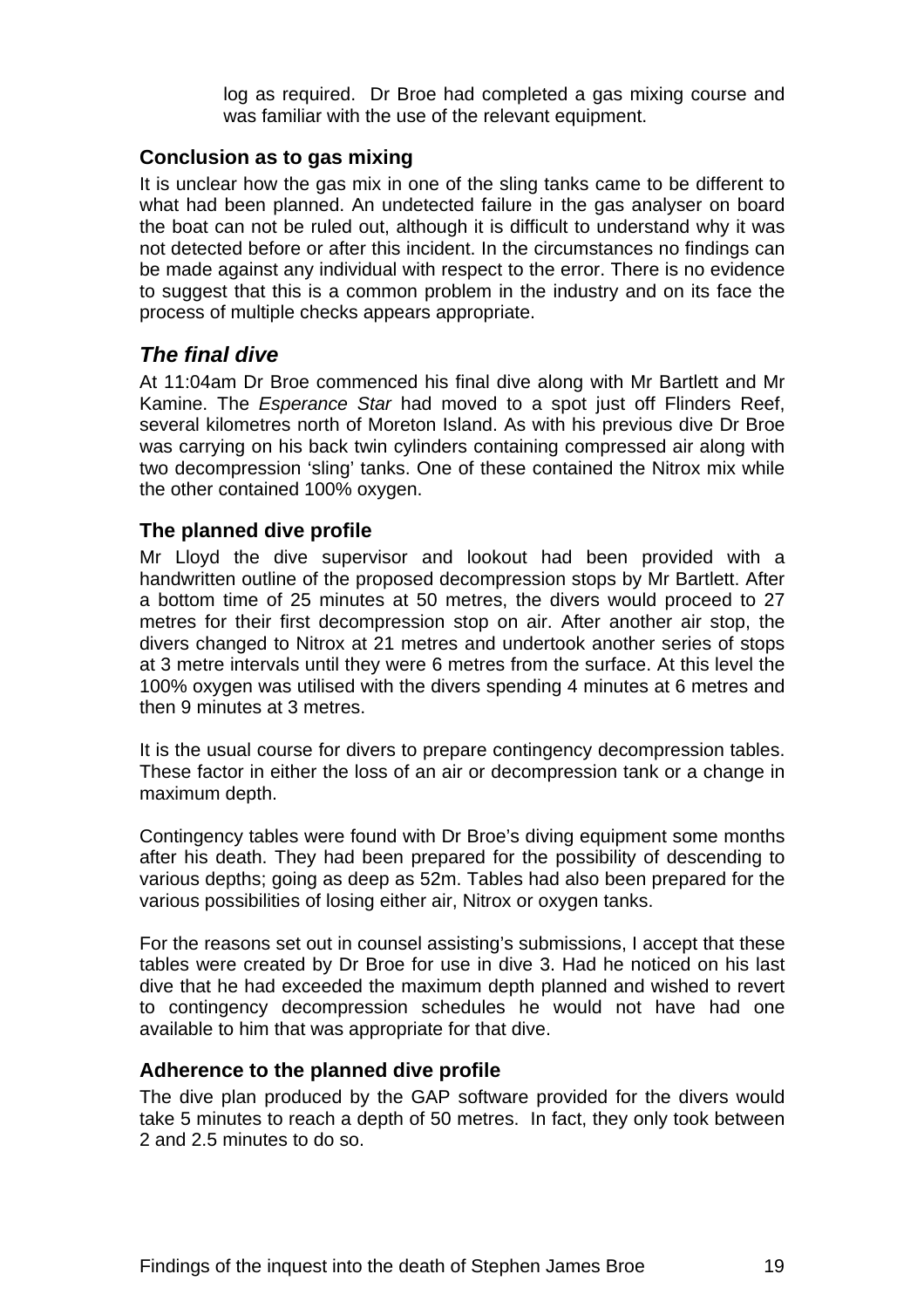<span id="page-22-0"></span>Mr Caney agreed that in theory this meant that a further period of decompression would have been required to take account of the extra two to three minutes spent at significant depth. Dr Fock also agreed with this proposition although he suspected the difference to the decompression schedule would be minimal.

The evidence from Mr Kamine and Mr Bartlett was to the effect that the original decompression schedule was followed. A print out of the dive profile recorded on Dr Broe's Suunto dive computer corroborates this.

Dr Fock undertook an exercise in overlaying the actual dive profile carried out by Dr Broe with a profile generated on his own GAP software. He was unable to obtain a match but by "forcing" in the actual stops carried out by Dr Broe during ascent the program suggested that the dive fell just inside what was deemed acceptable. The evidence of Dr Fock was that the ascent actually carried out by Dr Broe involved too many stops at deep levels. This practice of course underpins RGBM modelling, however, as Dr Fock points out, the assumption that further stops at deep levels adds to conservatism can be erroneous. It fails to acknowledge the propensity for further nitrogen to be absorbed at those levels.

The GAP software allows the user to make a choice between more and less conservative dive profiles. It is significant Dr Fock found the actual dive profile carried out by Dr Broe was on the limits of acceptability even without any allowance for conservatism.<sup>[8](#page-22-1)</sup>

#### **Depth**

Dr Broe was carrying two dive computers with him during the course of the weekend. They recorded maximum depths for his final dive of 52.4 metres and 53.2 metres respectively.

During the course of the inquest Mr Bartlett produced a copy of the readout from his dive computer which showed a maximum depth for that dive of 50.1 metres. Mr Kamine recalls that for most of the dive he was hovering only a metre or two from the bottom and that he clearly recalls his depth gauge showing 48 metres. There was no procedure for calibration or comparison of the dive gauges over the course of the weekend. Mr Bartlett indicated that he adhered to a practice whereby as instructor, he would be the one to carry out the most aggressive dive plan. This would ensure, as a matter of practice, that no student went deeper than he. He was adamant Dr Broe did not dive to a depth significantly deeper than he did.

There is no adequate explanation for how Dr Broe could have descended to a depth some three to four metres deeper than the others. It is perhaps significant that on the first dive of the weekend Dr Broe's gauges also recorded depths of around two metres deeper than that recorded on the dive safety log. The depths recorded for his second dive of the weekend though

<span id="page-22-1"></span>**ENEVALLE 19 ENEX 2018**<br><sup>8</sup> Dr Fock said that instead of putting in an artificial option for conservatism, he applied a theoretical barrier of a 90 degree gradient as being the limit of what might be deemed safe. In order to cater for the actual dive plan followed by Dr Broe it was necessary for him to postulate a plan carrying a relatively high 85 degree gradient.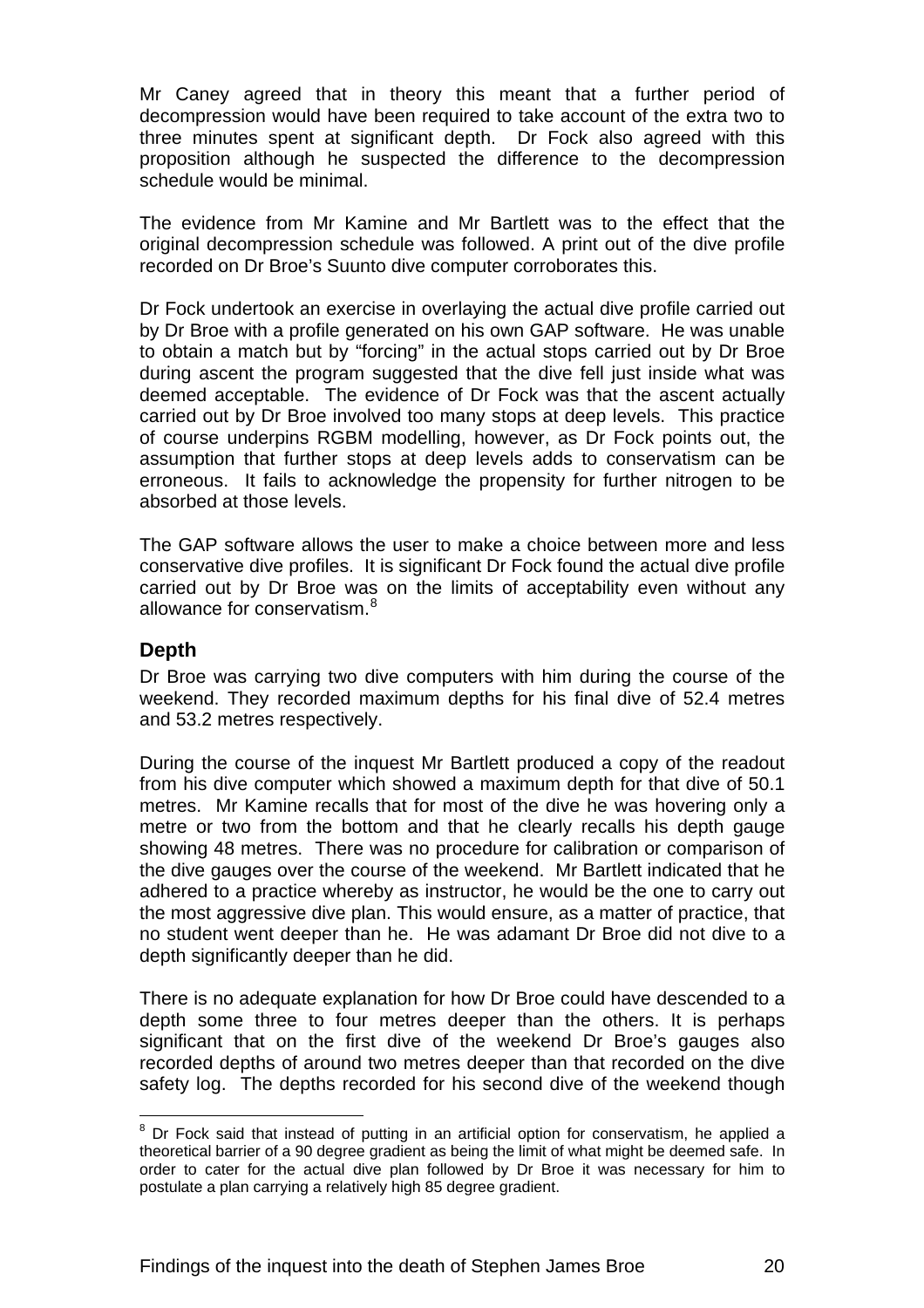<span id="page-23-0"></span>were two metres shallower than that recorded on the dive safety log, which contradicts the suggestion that both of Dr Broe's depth gauges were consistently reading too deep.

I also accept the evidence of the charts and the statement of Trevor Jackson, the skipper, that the *Esperance Star* was anchored in very close to 50 metres of water at the point where Dr Broe's final dive was conducted.

The dive safety log showed a maximum depth for Dr Broe's fourth dive as 50 metres. Mr Lloyd accepted he cannot be sure whether he in fact asked Dr Broe the maximum depth of his final dive. He agreed the 50 metre figure recorded may have been adopted from the depth of other divers. I expect this was in fact the case. It was apparent that he did not have a practice of requesting the depths until the divers had completed boarding the vessel. Mr Bartlett also stated that he had no practice of checking the depth gauges of his students.

#### **Conclusion as to dive profile and depth**

As a result of considering all of the expert evidence, I consider the dive profile for the fourth dive designed by the students and approved by Mr Bartlett was in accordance with accepted technical diving practice. I am satisfied the incident dive was conducted with due regard to risk management processes accepted within the industry.

I also find that Dr Broe adhered to this dive profile and did not dive to a greater depth than had been planned.

#### **Exiting the water**

At the completion of the dive Dr Broe was the first to exit the water. He passed his decompression tanks to others on the boat while sitting on a submerged duckboard. He then climbed aboard the *Esperance Star* via a small ladder carrying his twin compressed air tanks. It is estimated as a result of tests carried out under the guidance of Workplace Health and Safety that the equipment carried on to the boat would have weighed around 47 kilograms. The submission that this weight was miscalculated because it failed to take into account the weight of the gas consumed during the dive is incorrect. The investigator indicated he weighed the cylinders and harness as they were after the incident dive.

While climbing the ladder, Dr Broe slipped and had to be held momentarily to prevent him falling. He then proceeded to walk to the front of the vessel up an increasingly steep gradient to deposit his equipment at the front of the boat. It was soon clear that Dr Broe was in distress; he had one of his hands across his chest, was having difficulty breathing and soon began to complain of a burning sensation in his chest. He was placed in a prone position and first aid treatment commenced.

#### **First aid**

Dr Broe was given oxygen from his decompression cylinder while the crew sought an oxygen mask and another oxygen cylinder. As his condition worsened and the regulator would not stay in his mouth, Mr Kamine held it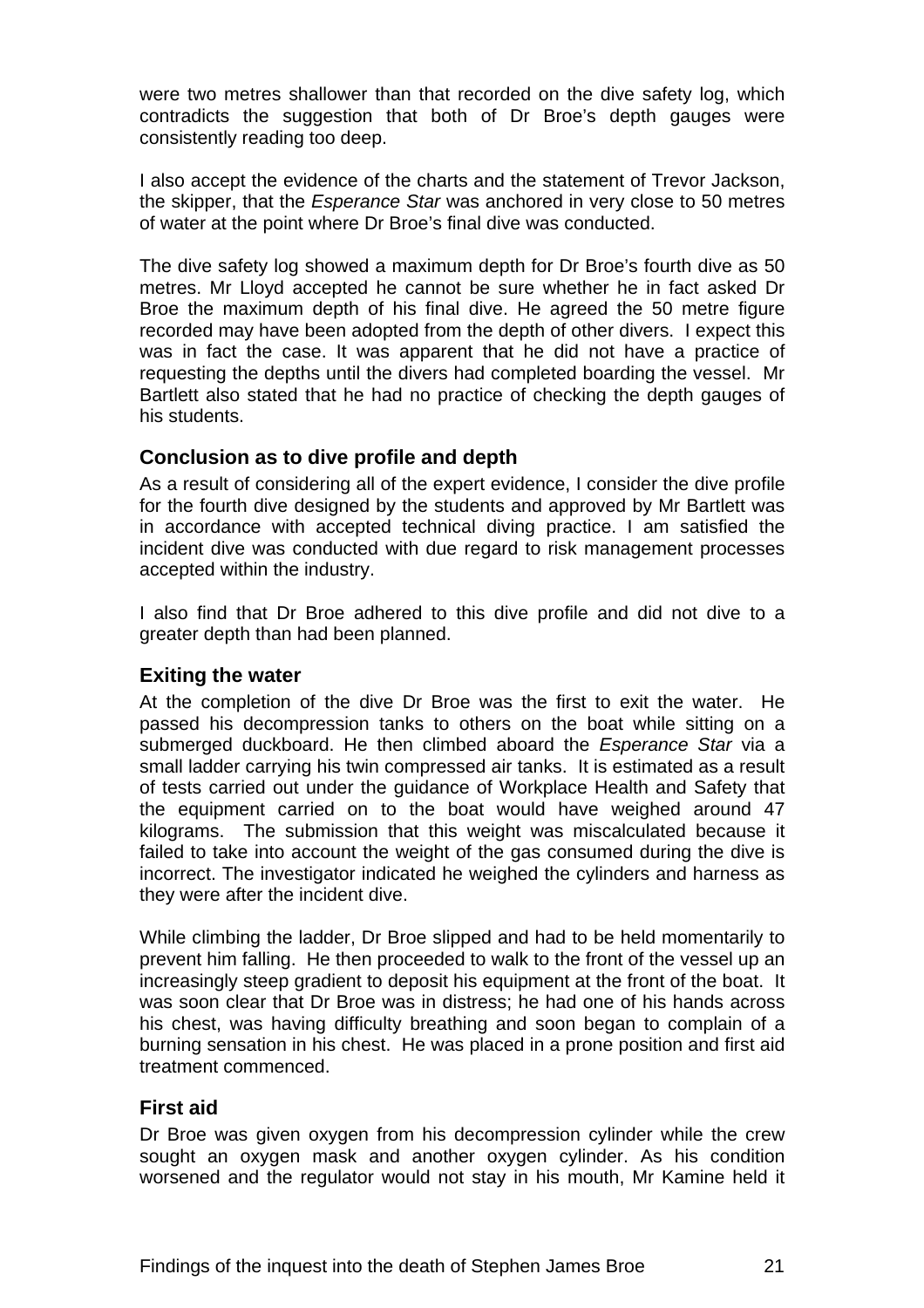<span id="page-24-0"></span>close to Dr Broe's mouth and used the purge button in the hope that this would at least increase the percentage of oxygen he would be likely to breathe.

The personnel on the boat were adequately trained in first aid and resuscitation techniques and they soon commenced CPR. Attempts were made to resuscitate Dr Broe for more than one hour utilizing a squeeze bag connected to the oxygen cylinder but, of course sadly, without success.

Despite some criticism by one of the experts, I consider the first aid treatment afforded to Dr Broe was appropriate. The length of time over which attempts to resuscitate him continued indicates a determination by those on the boat to do everything within their power to save him.

Very soon after Dr Broe's predicament manifested, the boat headed for port. It was met by the Coastguard vessel carrying paramedics approximately 1 hour and 20 minutes after Dr Broe collapsed. The Care Flight helicopter arrived shortly after. It was apparent nothing could be done to revive Dr Broe.

# *The Investigation*

### **Queensland Police Service investigation**

Detective Senior Constable Anthony Randolph, who was then performing general duties at Redcliffe Police Station, was dispatched to meet the *Esperance Star* on its return to shore. He initially understood his role to be limited to the lodgement of Dr Broe's body at the John Tonge Centre and it was not until some days later that he was advised he would be investigating the matter on behalf of the Queensland Police Service (QPS).

A memorandum of understanding between Workplace Health and Safety Queensland and the QPS is in place and, in part, is designed to clarify relevant roles during the investigation. As was readily acknowledged by Senior Constable Randolph at the inquest the vast majority of the investigation into the events surrounding Dr Broe's death was undertaken by Mr Brian Marfleet, a principal inspector with Workplace Health and Safety Queensland.

Senior Constable Randolph liaised with the QPS diving squad and through them ensured that Dr Broe's diving equipment underwent thorough testing. The only deficiency of note arising from the initial confusion as to Senior Constable Randolph's role was the failure to seize all the personal items of Dr Broe from the boat.

#### **WH&SQ investigation**

Mr Marfleet conducted an extensive investigation on behalf of Workplace Health and Safety Queensland which culminated in a prosecution.

Mr Marfleet conducted records of interview with Mark Thomas, Adam Kamine, Rodney Bartlett and Owen Lloyd. Statements were obtained from the other passengers on the *Esperance Star*. All relevant documentation held by Prodive was provided to the investigator. Ms Egeskov then the Senior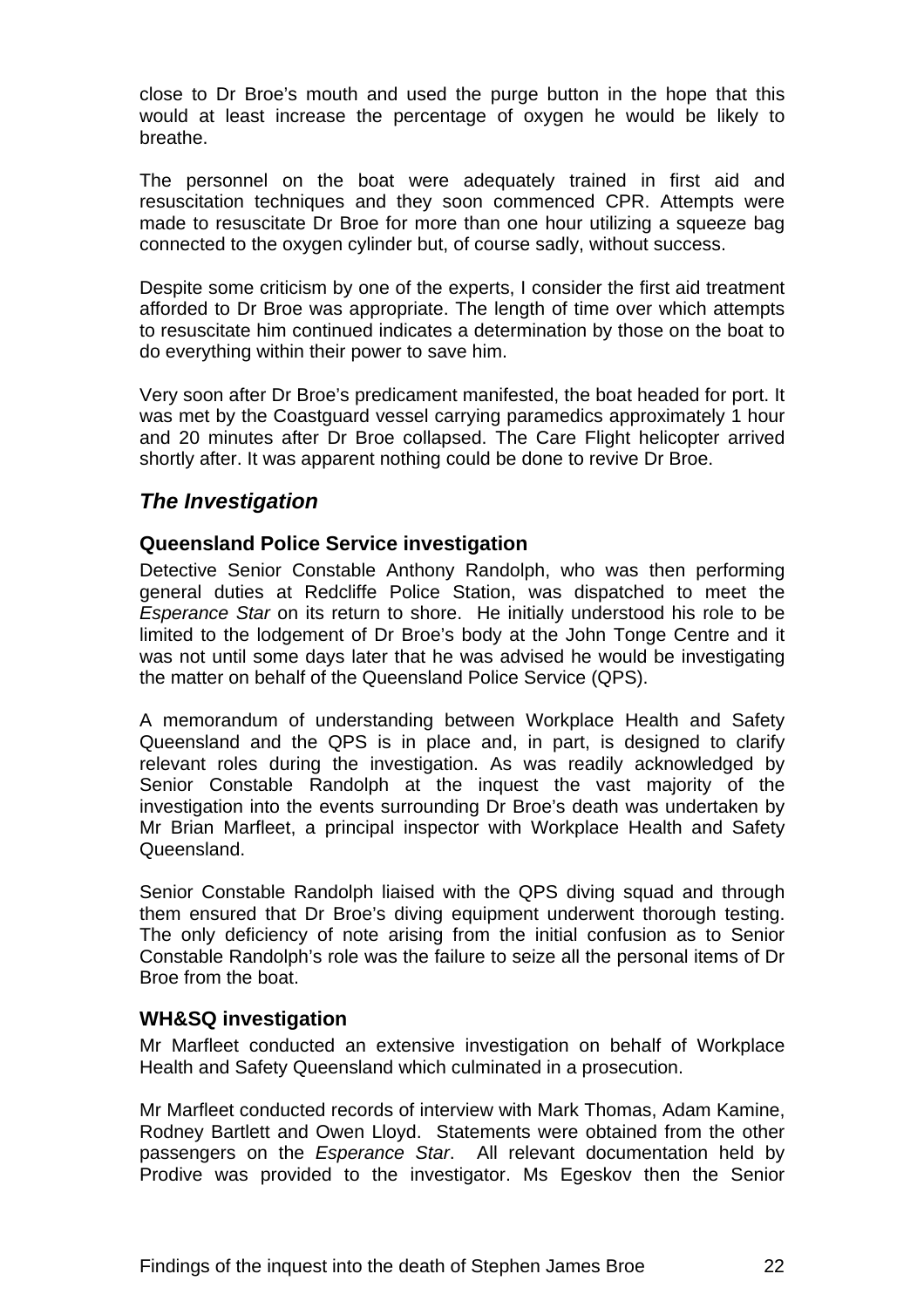<span id="page-25-0"></span>Principal Advisor Ergonomics with the Occupational Health Unit of Workplace Health and Safety Queensland, was engaged to conduct an ergonomic analysis of Dr Broe's equipment. Arrangements were made for Dr Broe's depth gauges to be tested and, in the case of the Suunto dive computer, which was no longer working at the time of testing, information was downloaded from its inbuilt hard drive.

Medical opinion was obtained in relation to the conduct of the dive and the cause of death. The contents of Dr Broe's decompression and compressed air tanks were analysed. The conduct of the course was analysed against the DSAT manual and the industry code of practice.

I am satisfied that Mr Marfleet conducted a thorough and professional investigation. I commend him on his efforts.

## *The cause of death*

#### **The autopsy evidence**

An external and full internal autopsy was ordered on 29 March 2005 and carried out on 30 March 2005 by Dr Nathan Milne.

In his initial autopsy report of 26 July 2005 Dr Milne concluded the cause of death to be:

1. (a) arterial gas embolism, due to or as a consequence of: (b) scuba diving

Dr Milne was asked to reconsider his findings in light of expert reports of Dr Edmonds and Dr Mitchell as well as records of interview with the main participants. On consideration of this further material Dr Milne noted the following: -

*"At the time of finalising my post mortem report, it was my opinion that arterial gas embolism was the most likely cause of the intravascular and intracardiac gas seen on CT scans and post mortem examination. Therefore, it was also my opinion that this was the cause of death. Arterial gas embolism is the presence of gas in the arterial system, and this can result from pulmonary barotrauma in scuba diving. With pulmonary barotrauma there is expansion of air in the lungs which can result in air being forced into the arterial system and embolising to other parts of the body."* 

Dr Milne was then asked whether pulmonary decompression sickness could have been the cause of death, to which he replied:-

*"Yes. After reviewing all of the above material and my initial post mortem report I am now of the opinion that decompression sickness is the most likely cause of death, rather than arterial gas embolism. This is also the cause of death favoured by Dr Edmonds and Dr Mitchell. Decompression sickness results from the formation of bubbles from gases dissolved in the body during diving. The clinical history is more*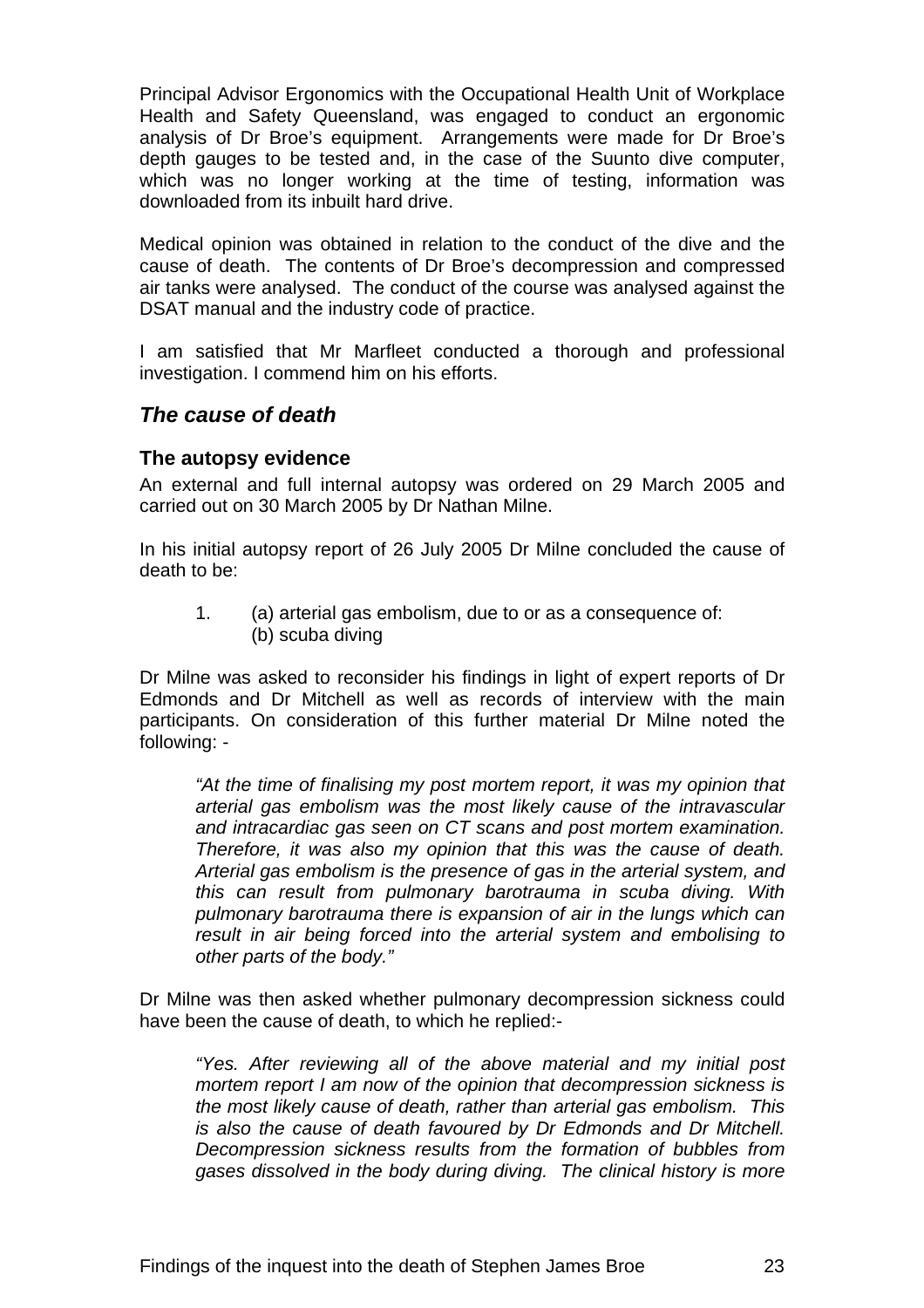<span id="page-26-0"></span>*supportive of death from decompression sickness than arterial gas embolism. Decompression sickness is also consistent with the post mortem findings. It could also account for some of the gas seen on CT scans and post mortem examination, as bubbles develop in the venous system."* 

On 22 March 2006 Dr Milne issued an amended autopsy report listing the cause of death as:

1. (a) decompression sickness, due to or as a consequence of (b) scuba diving.

A toxicology certificate based on a blood sample taken from Dr Broe revealed a concentration of alcohol at 0.022% as well as traces of Phenytoin. A urine analysis revealed no presence of alcohol.

In his evidence at inquest Dr Milne stated confidently that the alcohol reading was the result of post mortem decomposition. I readily accepted this to be the case.

Dr Milne also expressed a view at inquest that he now considered the arterial gas found in Dr Broe was also formed post mortem. Finally, he responded to a suggestion from other experts that as part of good practice in the conduct of post mortem examinations of individuals who have died while diving, specific note should be made of the presence or otherwise of a patent foramen ovalae (PFO); an atrial septal defect. The significance of a PFO is that it would increase the propensity for nitrogen bubbles in the venous system to cross into the arterial system and thus lead to a variety of problems including arterial gas embolism.

Dr Milne accepted that this was a mistake on his part and was not indicative of any inadequacy in the guidance on dive autopsies available to him. Indeed Dr Milne confirmed by reference to a recent conference he had attended that he was very much cognisant of the protocols for dive autopsies put in place and regularly updated by the Royal College of Pathologists of Australasia.

There was a convergence of views on the issue of best practice in relation to dive autopsies. This was to the effect that the autopsy needs to be done as soon as possible. If the examination can not be undertaken within a few hours of death it is highly desirable for CT scans to be undertaken.

#### **Other expert opinions**

The weight of expert medical opinion in this case strongly favours fulminate decompression sickness as the most likely cause of death. This is caused by a massive venous bubble formation of dissolved gas which blocks pulmonary blood flow. It usually presents with chest pain, cough and shortness of breath. It is not associated with the build up of bubbles in the arteries. However, it is now readily accepted there are various other explanations for the build up of arterial gas post mortem. Dr Milne made the salient point that one would expect to see such bubbling in circumstances where there has been post mortem alcohol production as there was here.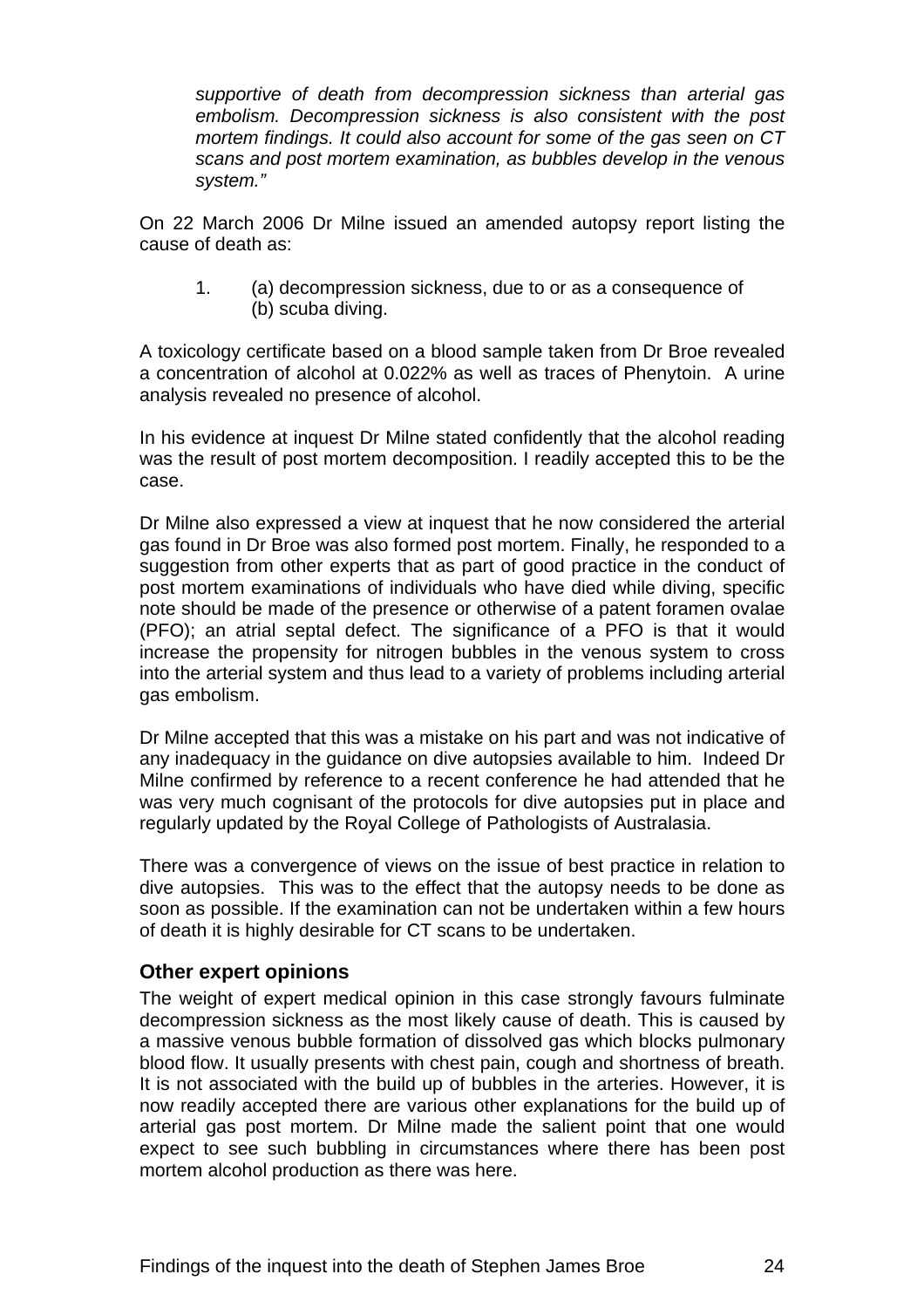<span id="page-27-0"></span>As indicated earlier the initial autopsy finding as to cause of death was arterial gas embolism. This is usually a result of pulmonary barotrauma in the context of a diving accident, whereby pressure forces nitrogen through the lungs into the blood stream. There was no evidence of any uncontrolled or unplanned ascent in this case and all of the experts were content to discount this possible cause of death.

Dr Fock noted a second manner in which nitrogen can enter the arterial system, namely, through a PFO or through a process of shunting. This remains a theoretical possibility but was not suggested as a likely cause of death by any of the experts.

After considering the information contained in Dr Broe's medical records, Dr Fock also raised the possibility of a cardiac related cause of death. The scenario put forward by Dr Fock is that Dr Broe's underlying pathology (and in particular possible dehydration suffered as a result of the medication taken for his Conn's syndrome) may have led to hypovolaemia which caused either an arrhythmia and/or relative obstruction of the left ventricular outflow track progressing to cardiac failure and death.

#### **Conclusion as to cause of death**

Dr Broe's cause of death has been subject to intense scrutiny by some of the pre-eminent experts in diving medicine. I am appreciative of their willingness to share their knowledge with the court. I accept the majority view that fulminate decompression sickness was the most likely cause of death.

# *Prosecution arising from WH&S Investigation*

Billionaires in Business Pty Ltd and Mark Thomas were charged with breaches of s 24 of the *Workplace Health and Safety Act 1995* in that they failed to ensure other persons were not exposed to risks to their health and safety arising out of the conduct of their business. The particulars of the charge concerned the failure to properly keep the dive safety logs by not recording the Nitrox gas mix to be used by each diver nor the correct maximum depth; the latter particular concerning the entry of 50 metres for Dr Broe's final dive. The charge also encompassed the failure to adequately check and monitor the EANX gas mix used by Dr Broe.

It was further alleged that the breach was aggravated in that it had caused the death of Dr Broe.

On 18 February 2008 both defendants pleaded guilty after WH&SQ agreed to delete the aggravating element from the charge.

Billionaires in Business was fined \$15,000 and made to pay legal and investigative costs of \$11,000. Mr Thomas was ordered to enter into an \$8000 good behaviour recognisance without surety.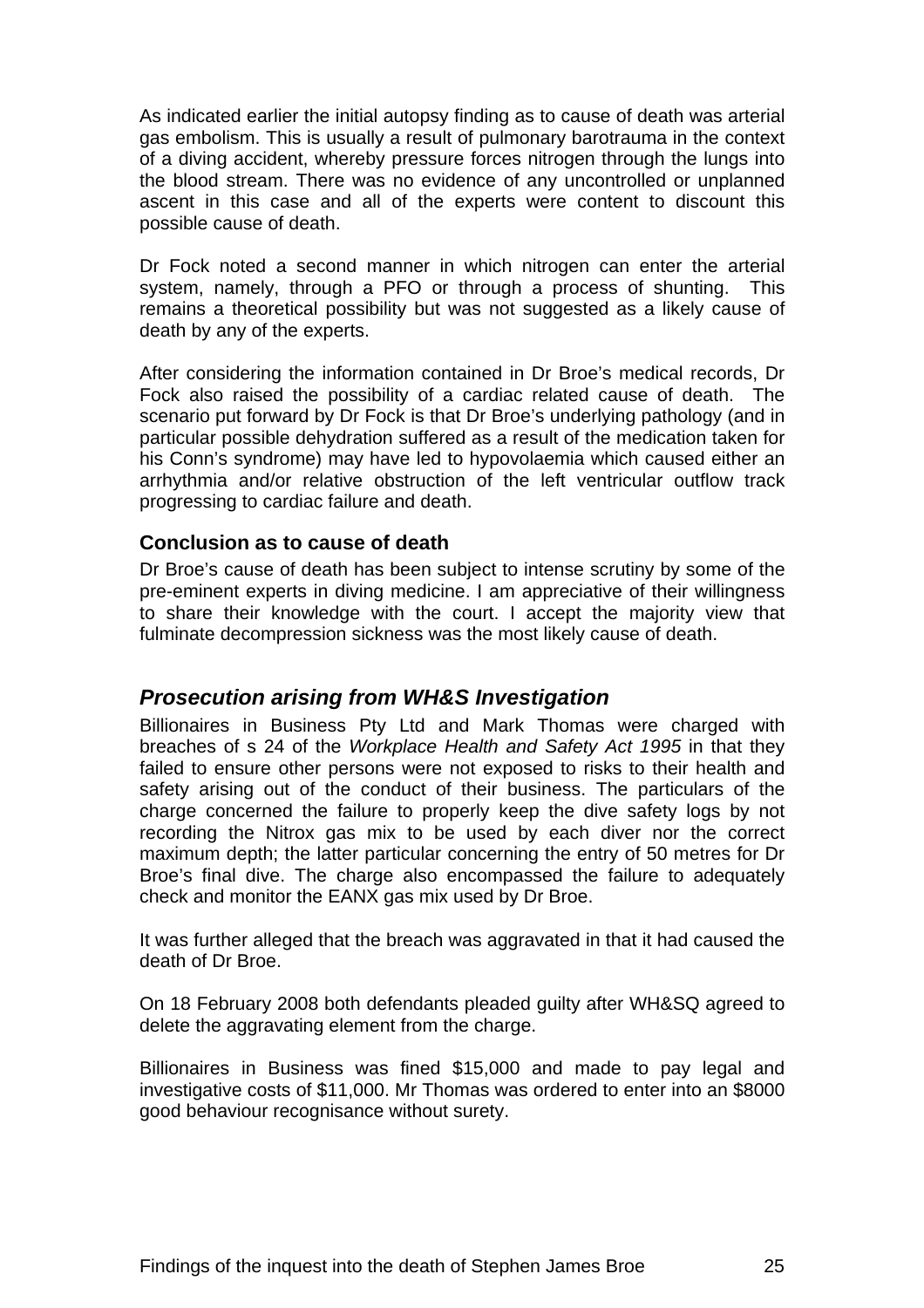# <span id="page-28-0"></span>*Responsibility for the death*

It is not the role of a coroner to apportion blame or attribute responsibility for a death. Rather, a coroner is obliged to seek to establish the factual circumstances relevant to understanding how the death occurred. However I have been urged to find the death occurred because the operator did not have sufficient regard to its statutory obligations.

In this case I have found the doctor who undertook the medical examination of Dr Broe did not make all inquiries relevant to determining whether he was fit to dive. The dive operator, quite reasonably, relied on that certification.

Although the operator was prosecuted for failing to adhere to some aspects of appropriate practice, those failings in no way contributed to Dr Broe's death.

I do not consider the operator could reasonably have been expected to refuse to admit Dr Broe to the course and I have found that apart from matters not relevant to Dr Broe's death, they conducted the course in accordance with accepted industry standards and practice.

Abundant evidence persuades me that death can occur in this activity without anybody doing anything blameworthy.

# **Section 45 findings**

A Coroner is required to determine, as far as is possible, who the deceased was, when and where he died, what caused the death and how he came by his death I have already dealt with the last matter, i.e the circumstances of the death. In relation to the other matters I find:-

- **Identity** The deceased person was Stephen James Broe
- **Place of death** He died on the vessel *Esperance Star* while it was anchored several kilometres north of Moreton Island in Queensland.
- **Date of death** Dr Broe died on 28 March 2005.
- **Cause of death** He died from fulminate cardio-pulmonary decompression sickness incidental to deep water technical diving.

# **Section 46 recommendations**

Section 46 provides that a coroner may comment on anything connected with a death that relates to public health and safety, the administration of justice or ways to prevent deaths from happening in similar circumstances in the future. That requires the coroner to consider whether the death under investigation was preventable and/or whether other deaths could be avoided in future if changes are made to relevant policies or procedures.

In this case the following matters arise for consideration from that perspective:-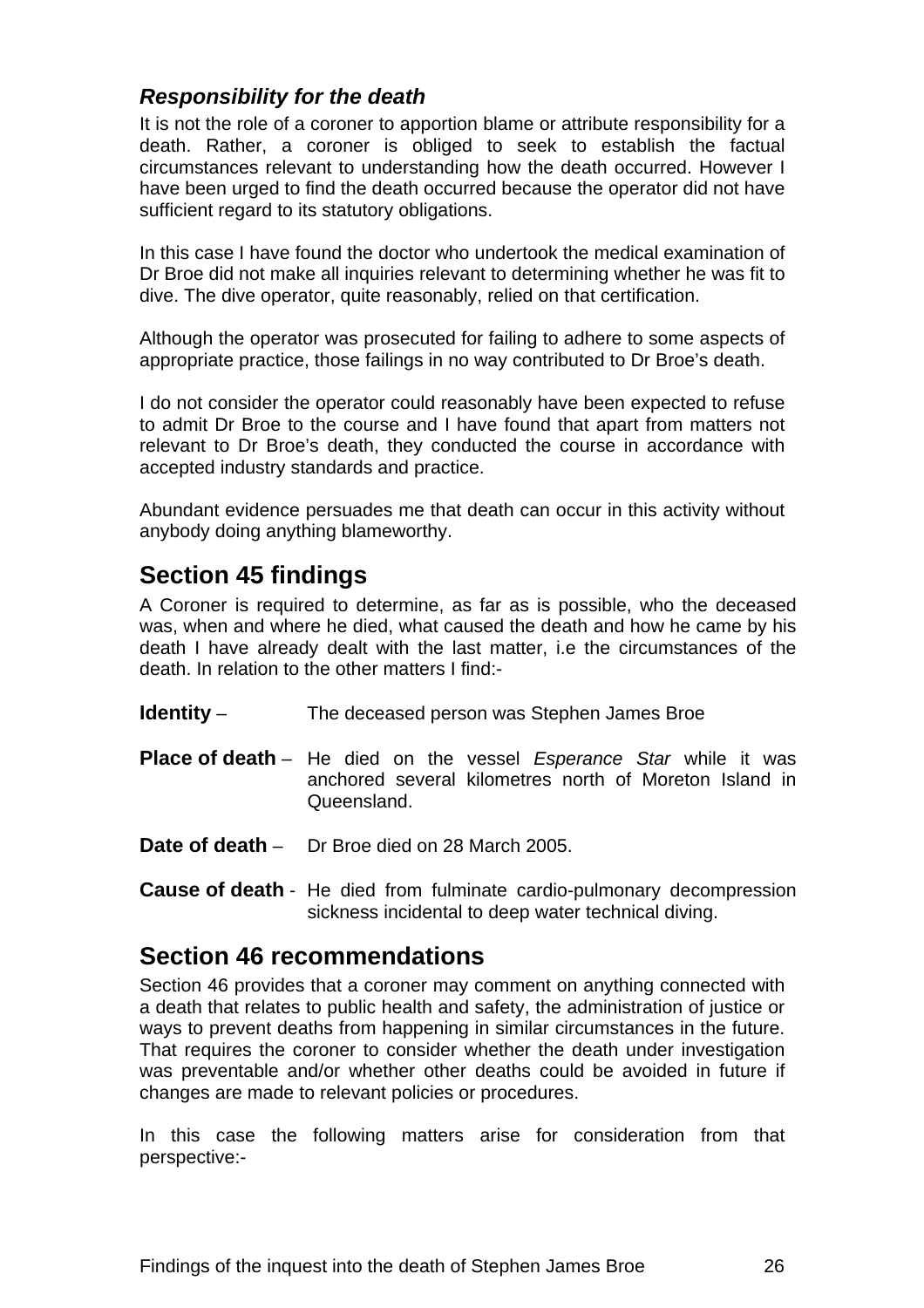- Investigation of dive deaths;
- Unloading deep divers:
- Dive medicals; and
- Diving death autopsies

# <span id="page-29-0"></span>*Investigating diving deaths*

As detailed earlier, there was confusion among the police officers who responded to Dr Broe's death as to who was to investigate the matter. That may have been an isolated incident but it did lead to the loss of some evidence in this case and could in other circumstances have significant adverse impact on an investigation.

QPS has a memorandum of understanding with WH&SQ that seeks to ensure the coordination of investigative effort in all cases where both agencies are involved. WH&SQ have recently created a dedicated unit to investigate adverse diving incidents. The MOU should reference the special responsibilities of that unit. Further, in view of the evidence that an autopsy or at least a CT scan should be undertaken as soon after death as possible, the MOU should also require the early notification of the coroner.

### **Recommendation 1 – Review of QPS – WH&SQ MOU**

*I recommend the MOU between the QPS and WH&SQ be reviewed to ensure it facilitates the specialist units in both agencies being expeditiously notified of all diving deaths. The review should also involve the Office of the State Coroner so that procedures can be developed to ensure the early notification of the coroner.* 

# *CT scanning of deceased divers*

Evidence given at this inquest has highlighted the forensic value of a timely CT scan of a deceased diver. While there is a CT scanner available at the Coopers Plains premises of Queensland Health Forensic and Scientific Services, in other parts of the state these scans will need to be undertaken in the radiology departments of the local hospitals. Recent experience demonstrates this may not be easy to arrange at short notice due to uncertainty among hospital managers. This needs to be resolved.

#### **Recommendation 2 – Protocol for CT scanning of deceased divers**

*I recommend the Director Forensic and Scientific Services cause to be developed a protocol for the CT scanning of deceased divers in Queensland Health regional hospitals.* 

# *Unloading deep divers*

Dr Fock notes in his first report the potential link between the levels of exertion required to climb back on to the boat and a significant increase in cardiac output and pulmonary pressures. Ms Roxanne Egeskov, then the Senior Principal Advisor Ergonomics with the Occupational Health Unit of Workplace Health and Safety Queensland, conducted a provisional assessment of the methods of handling equipment on the *Esperance Star*. Ms Egeskov noted that, unsurprisingly, the twin cylinder buoyancy compensator system which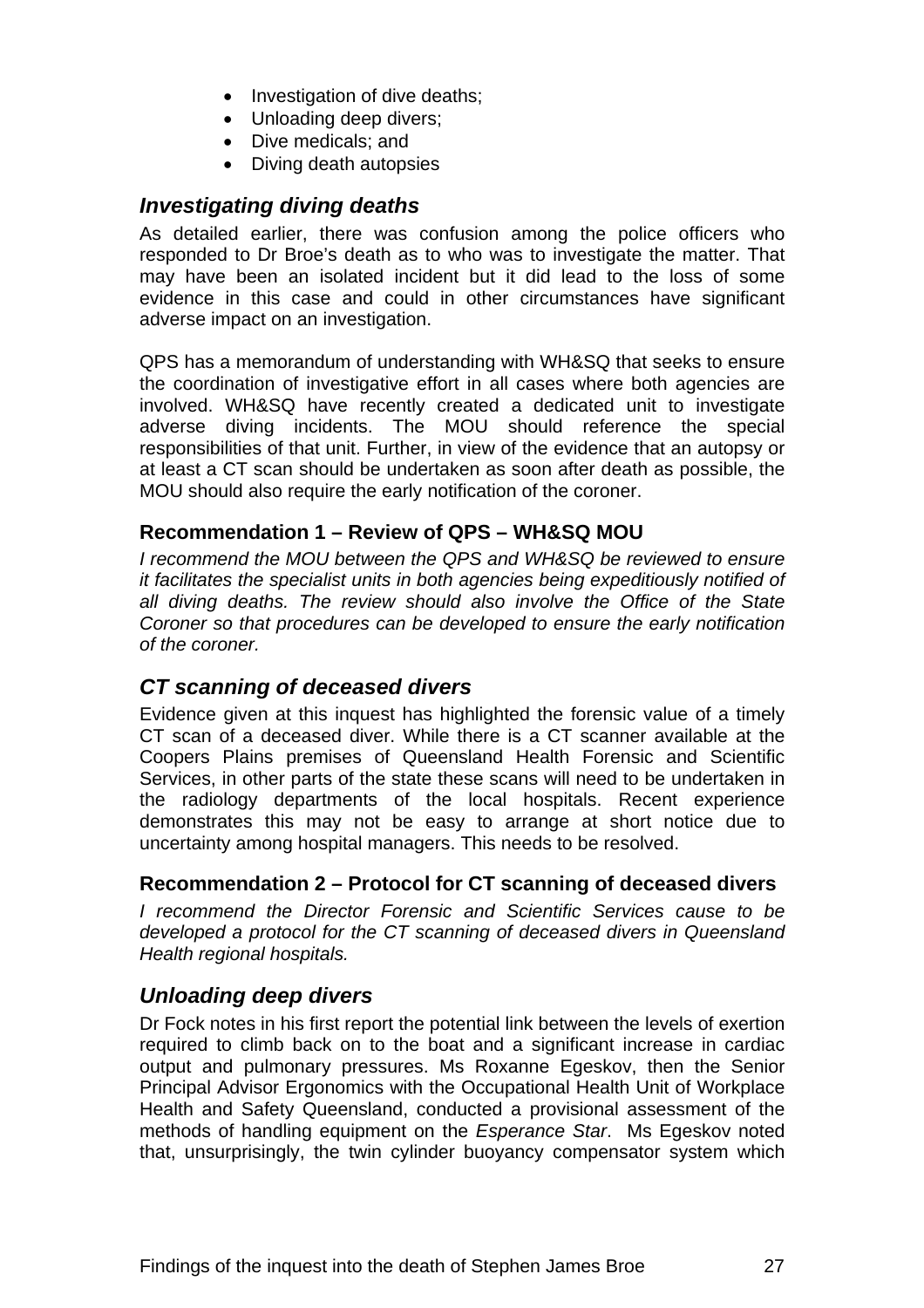<span id="page-30-0"></span>made up the bulk of the  $47\text{kg}^9$  $47\text{kg}^9$  carried by Dr Broe was designed for comfort and balance under water. When worn out of water it sat high on the back distributing the weight to the upper body. Ms Egeskov found that the effect of the weight was exacerbated when climbing the vertical ladder at the rear of the vessel due to the transfer of the centre of gravity.

The Court was fortunate to hear from a number of divers with experience in different countries. It seems the practice adopted by the *Esperance Star* was not unusual but other methods are also adopted on occasions. In particular, it is not unusual for the twin cylinders to be un-harnessed, either while still in the water with the assistance of fellow divers or while the diver sits on the duckboard. I don't accept the suggestion this poses an occupational health and safety danger to those then required to lift the tanks. Further there is capacity for this to be managed with mechanical assistance and, of course, the overriding benefit of such a system is that those exerting themselves would not be susceptible to the aggravation of symptoms of decompression illness.

### **Recommendation 3 – Review of industry code of practice**

*I recommend WH&SQ consider amending the Recreational Technical Diving Code of Practice to provide guidance to dive operators on preferable methods by which technical divers may reboard the dive platform and highlighting physical exertion following a dive as a risk factor for the onset of decompression illness.* 

# *Dive medicals*

The expert evidence revealed considerable divergence of opinion as to the role and responsibilities of a medical practitioner undertaking a dive medical examination. This is not in the interests of divers, their doctors or dive operators.

#### **Recommendation 4 – Review of dive medical forms and guidelines**

*I recommend the Joint Standards Australia/New Zealand Committees overseeing the relevant standards for both recreational and occupational diving review the dive medical forms contained in the relevant standards in*  light of the evidence in this inguest. In particular, consideration should be *given to explicitly stating the role and responsibility of the medical examiner.* 

# **Referral to the Medical Board**

The Act provides in s 48(4) that a Coroner may give information about a person's conduct to a disciplinary body for the person's profession if the Coroner believes the information might cause the organisation to take steps in relation to the conduct.

The Medical Board of Queensland considers complaints and information about health care practitioners pursuant to Part 3 of the *Health Practitioners (Professional Standards) Act 1999* ('HP(PS) Act'). When considering whether

<span id="page-30-1"></span>l  $9$  There is some uncertainty as to whether this was the weight of the equipment when the twin cylinders were full or their weight after the dive. If it is the former, the load Dr Bore carried onto the boat would have been closer to 40kg.